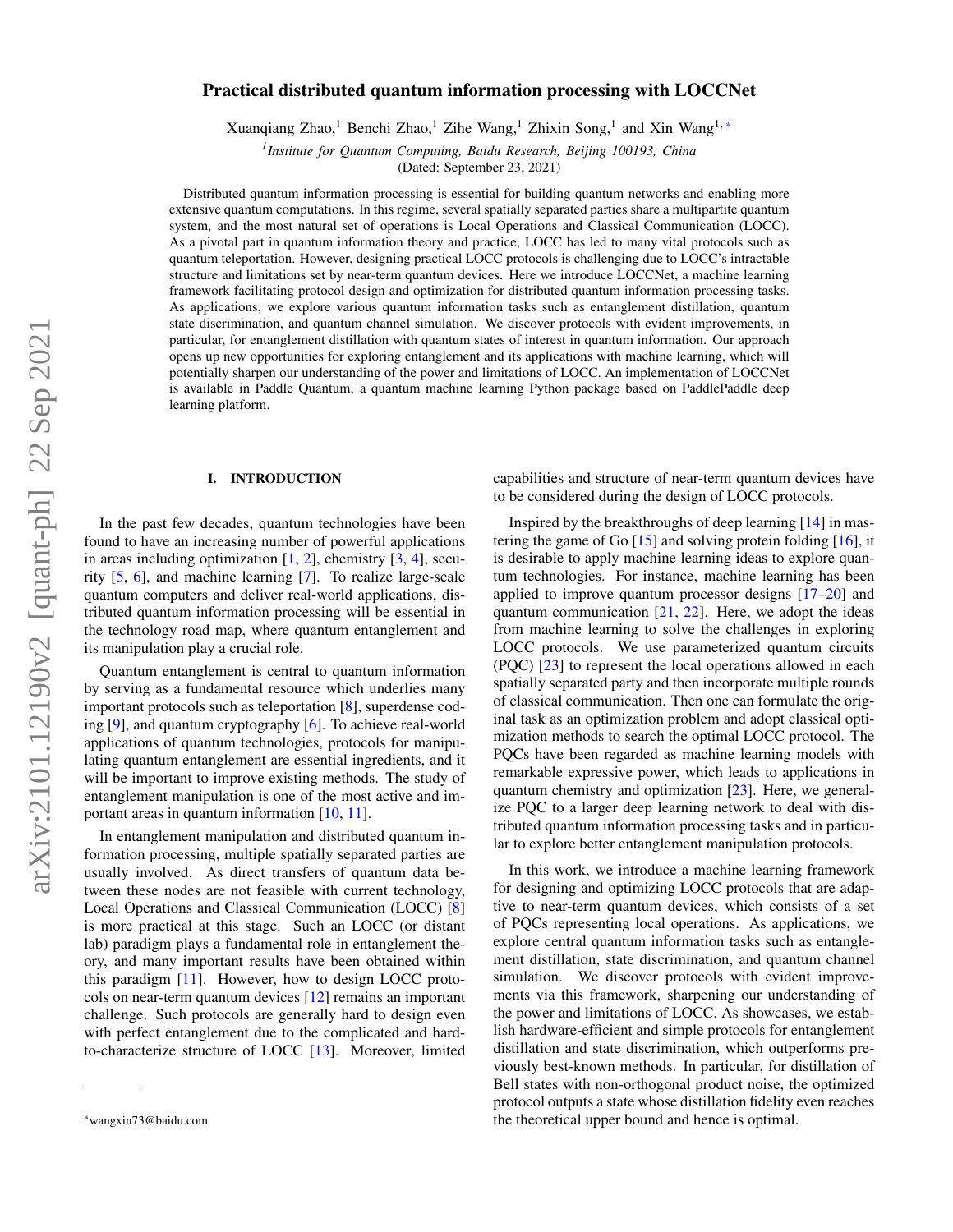### II. RESULTS

#### A. The LOCCNet framework

In this section, we introduce LOCCNet, a machine learning framework that facilitates the design of LOCC protocols for various quantum information processing tasks, including entanglement distillation [\[24](#page-7-0)[–29\]](#page-7-1), quantum state discrimination  $[30-41]$  $[30-41]$ , and quantum channel simulation  $[42-48]$  $[42-48]$ . An LOCC protocol can be characterized as a sequence of local quantum operations performed by spatially separated parties with classical communication of measurement outcomes [see Supplementary Note 1].

According to the number of classical communication rounds, one can divide LOCC into different classes [\[13\]](#page-6-12). The one-round protocols correspond to LOCC operations where one party applies a local operation and sends the measurement outcome to others, who then apply local operations chosen based on the outcome they receive. Based on one-round protocols, we are able to construct an r-round protocol recursively. All these protocols belong to the finite-round LOCC class, and can be visualized as tree graphs. Each node in the tree represents a local operation and different measurement outcomes correspond to edges connecting to this node's children, which represent different choice of local operations based on the measurement outcomes from last round.

Although the basic idea of LOCC is relatively easy to grasp, its mathematical structure is highly complicated [\[13\]](#page-6-12) and hard to characterize. As indicated by its tree structure, a general rround LOCC protocol could lead to exponentially many possible results, making LOCC protocol designs for many essential quantum information processing tasks very challenging. At the same time, it will be more practical to consider LOCC protocols with hardware-efficient local operations and a few communication rounds due to the limited coherence time of local quantum memory. To overcome these challenges, we propose to find LOCC protocols with the aid of machine learning, inspired by its recent success in various areas. Specifically, we present the LOCCNet framework, which incorporates optimization methods from classical machine learning field into the workflow of designing LOCC protocols and can simulate any finite round LOCC in principle.

As illustrated in Fig. [1,](#page-1-0) each party's local operations, represented by nodes in a tree, are described as parameterized quantum circuits (PQC) [\[23\]](#page-6-20). Users can measure any chosen qubit and define a customized loss function from measurement outcomes as well as remaining states. With a defined loss function for a task of interest, LOCCNet can be optimized to give a protocol. The effect of classical communication is also well simulated by LOCCNet in the sense that different PQCs can be built for different measurement outcomes from previous rounds.

Previously, PQCs have been adapted to many research areas including quantum simulation [\[49\]](#page-7-6), quantum optimization [\[1\]](#page-6-0), and quantum error correction [\[50\]](#page-7-7). The family of variational quantum algorithms [\[51–](#page-7-8)[53\]](#page-7-9), based on PQCs, is one promising candidate to achieve quantum advantages with near-term devices. In quantum information, PQCs also help in estimat-



<span id="page-1-0"></span>FIG. 1: Illustration of the procedure for optimizing an LOCC protocol with LOCCNet. For simplicity, only two parties are involved in this workflow, namely Alice and Bob. The tree presented here corresponds to a specific two-round LOCC protocol. Such a tree can be customized with LOCCNet. With each node (Local Operation) encoded as a PQC and arrows between nodes referring to classical communication, one can define a loss function to guide the training process depending on the task. The tree branch diverges indicating different possible measurement outcomes. Finally, one can adopt optimization methods to iteratively update the parameters  $\theta$  in each local operation and hence obtain the optimized LOCC protocol.

ing distance measures for quantum states [\[54,](#page-7-10) [55\]](#page-7-11) and compressing quantum data [\[56,](#page-7-12) [57\]](#page-7-13). Here, we take one step further by extending the use of PQCs to the distributed quantum information processing scenario where LOCC is the most natural set of operations.

In the next three sections, we will demonstrate the LOC-CNet framework in details with important applications and present some interesting findings, including protocols that achieve better results than existing ones. We conduct software implementations of LOCCNet using the [Paddle Quan](https://qml.baidu.com/)[tum](https://qml.baidu.com/) toolkit [\[58\]](#page-7-14) on the PaddlePaddle Deep Learning Platform [\[59,](#page-7-15) [60\]](#page-7-16).

### B. Entanglement distillation

Many applications of LOCC involve entanglement manipulation, and the use of entanglement is generally required to be in its pure and maximal form. Hence, the efficient conversion of entanglement into such a form, a process known as entanglement distillation  $[24, 42]$  $[24, 42]$  $[24, 42]$ , is usually a must for many quantum technologies. The development of entanglement distillation methods remains at the forefront of quantum infor-mation [\[11\]](#page-6-10). For example, the two-qubit maximally entangled state  $|\Phi^+\rangle = 1/\sqrt{2}(|00\rangle + |11\rangle)$ , which is also known as the entangled bit (ebit), is the fundamental resource unit in entanglement theory since it is a key ingredient in many quantum information processing tasks. Thus, an essential goal for entanglement distillation in a two-qubit setting is to convert a number of copies of some two-qubit state  $\rho_{AB}$  shared by two parties, Alice and Bob, into a state as close as possible to the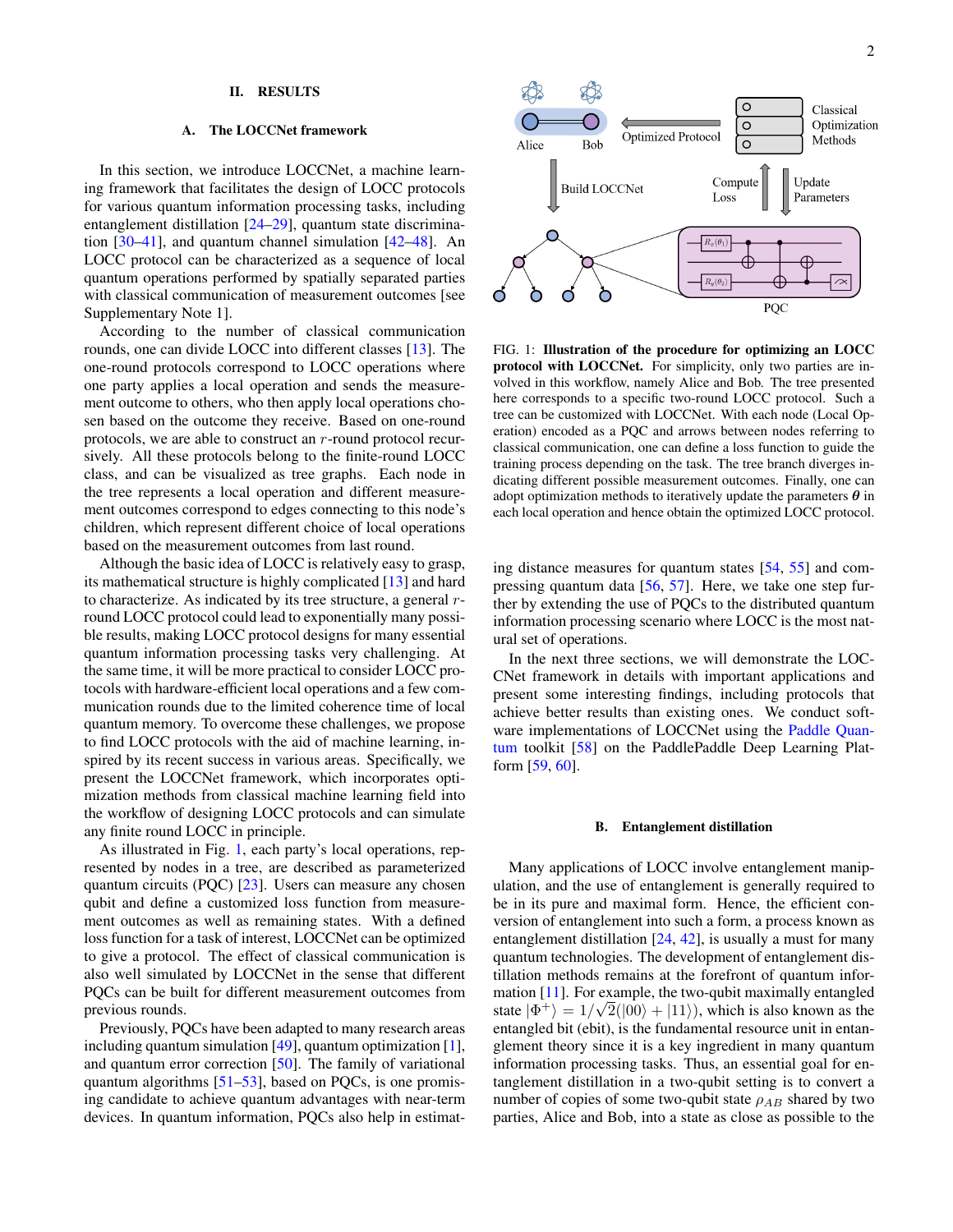ebit. Here, closeness between the state  $\rho_{AB}$  and the ebit is usually measured in terms of the fidelity

$$
F = \langle \Phi^+ | \rho_{AB} | \Phi^+ \rangle. \tag{1}
$$

Although theory is more concerned with asymptotic distillation with unlimited copies of  $\rho_{AB}$ , protocols considering a finite number of copies are more practical due to the physical limitations of near-term quantum technologies. Also, practical distillation protocols usually allow for the possibility of failure as a trade-off for achieving a higher final fidelity. Furthermore, due to limited coherence time of local quantum memories, schemes involving only one round of classical communication are preferred in practice. Under these settings, many practical schemes for entanglement distillation have been proposed  $[24, 25, 61–64]$  $[24, 25, 61–64]$  $[24, 25, 61–64]$  $[24, 25, 61–64]$  $[24, 25, 61–64]$  $[24, 25, 61–64]$ . Not surprisingly, there is not a single scheme that applies to all kinds of states. In fact, designing a protocol even for a specific type of states is a difficult task.

In this section, we apply LOCCNet to entanglement distillation and present selected results that reinforce the validity and practicality of using this framework for designing LOCC protocols. To use LOCCNet for finding distillation protocols for a state  $\rho_{AB}$ , we build two PQCs, one for Alice and one for Bob. In the preset event of success, these PQCs output a state supposed to have a higher fidelity to the ebit. To optimize PQCs, we define the infidelity of the output state and the ebit, i.e.,  $1 - F$ , as the loss function to be minimized. As soon as the value of the loss function converges through training, the PQCs along with the optimized parameters form an LOCC distillation protocol. In principle, this training procedure is general and can be applied to find distillation protocols for any initial state  $\rho_{AB}$  given its numerical form. Beyond rediscovering existing protocols, we are also able to find improved protocols with LOCCNet. Below, we give two distillation protocols for S states and isotropic states, respectively, as examples of optimized schemes found with LOCCNet.

An S state is a mixture of the ebit  $|\Phi^+\rangle$  and non-orthogonal product noise [\[63\]](#page-7-20). Here, we define it to be

$$
\rho_{AB} = p|\Phi^+\rangle\langle\Phi^+| + (1-p)|00\rangle\langle00|,\tag{2}
$$

where  $p \in [0, 1]$ . A distillation protocol known to perform well on two copies of some S state is the DEJMPS protocol [\[25\]](#page-7-17), which in this case outputs a state whose fidelity to the ebit is  $(1+p)^2/(2+2p^2)$  with a probability of  $(1+p^2)/2$ [see Supplementary Note 2].

Here, we present a protocol learned by LOCCNet that can output a state achieving a fidelity higher than DEJMPS and close to the highest possible fidelity. Details on this protocol after simplification are given in Fig. [2,](#page-2-0) where Alice and Bob apply local operations to their own qubits independently and then compare their measurement outcomes through classical communication. The distillation succeeds only when both Alice and Bob get 0 from computational basis measurements.

The final fidelity achieved by this protocol is compared with that achieved by the DEJMPS protocol in Fig. [3.](#page-3-0) For the aim of benchmarking, the techniques based on partial positive transpose (PPT) were introduced to derive fundamental limits



<span id="page-2-0"></span>FIG. 2: Circuit of a distillation protocol learned by LOCCNet for S states. This simplified circuit represents local operations in a distillation protocol learned by LOCCNet for two copies of an S state,  $\rho_{A_0B_0}$  and  $\rho_{A_1B_1}$ . The rotation angles of both  $R_y$  gates are  $\theta = \arccos(1 - p) + \pi$ , which depend on the parameter p of the S states to be distilled.

of entanglement distillation [\[63,](#page-7-20) [65–](#page-7-21)[69\]](#page-7-22). The entanglement theory under PPT operations has been extensively studied in the literature (e.g.,  $[70-75]$  $[70-75]$ ) and offers valuable limitations of LOCC. Here, the PPT bound obtained with semi-definite programming [\[63\]](#page-7-20) is an upper bound to the fidelity achieved by any LOCC protocol [see Supplementary Note 2].

As shown in the figure, the protocol learned by LOCCNet achieves near-optimal fidelity in the sense that it is close to the PPT bound. Analytically, for two copies of some S state with a parameter  $p$ , the post-measurement state in the event of success is  $\sigma_{AB} = F|\Phi^{\pm}\rangle\langle\Phi^+| + (1 - F)|\Phi^-\rangle\langle\Phi^-|$ , where

$$
F = \frac{1 + \sqrt{2p - p^2}}{2}
$$
 (3)

is its fidelity to the ebit and  $|\Phi^-\rangle = 1/\sqrt{2}$  $2(|00\rangle - |11\rangle)$ . The probability of arriving at this state is  $p_{succ} = p^2 - p^3/2$  [see Supplementary Note 2]. It is noteworthy that the distilled state is a Bell diagonal state of rank two. For two copies of such a state, the DEJMPS protocol achieves the optimal fidelity [\[63,](#page-7-20) [76\]](#page-8-2). Thus, combining our protocol with the DEJMPS protocol offers an efficient and scalable distillation scheme for more copies of some S state.

Another important family of entangled states is the isotropic state family, defined as

$$
\rho_{AB} = p|\Phi^+\rangle\langle\Phi^+| + (1-p)\frac{I}{4},\tag{4}
$$

where  $p \in [0, 1]$  and I is the identity matrix. Distillation protocols for two copies of some isotropic state have been well studied, and the DEJMPS protocol achieves empirically optimal fidelity in this case. Given four copies of some isotropic state with a parameter  $p$ , a common way to distill entanglement is to divide them into two groups of two copies and apply the DEJMPS protocol to each group. Conditioned on success, we then apply the DEJMPS protocol again to the two resulting states from the previous round. Since the DEJMPS protocol was originally designed for two-copy distillation, such a generalization is probably unable to fully exploit the resources contained in four copies of the state. Indeed, with the aid of LOCCNet, we find a protocol optimized specifically for four copies of some isotropic state. As illustrated in Fig. [4,](#page-3-1) Alice and Bob first apply similar local operations with three pairs of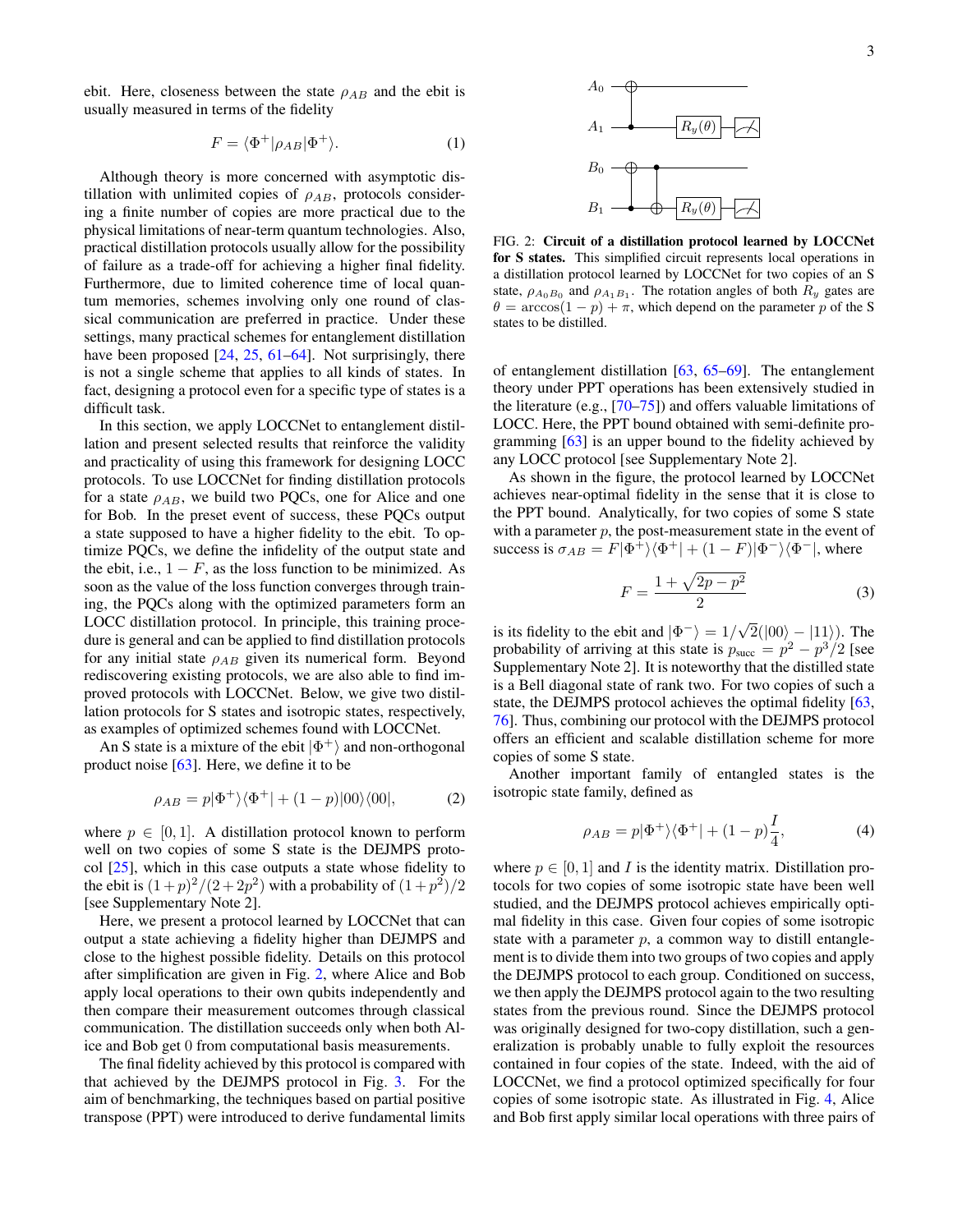

<span id="page-3-0"></span>FIG. 3: Fidelity achieved by distillation protocols for two copies of some S state. The orange dashed line depicts the performance of the protocol learned by LOCCNet, which outperforms the DEJMPS protocol (green dotted). Also, the learned protocol is near optimal in the sense that its line almost aligns with the PPT bound (blue solid).

qubits being measured and then compare their measurement outcomes through classical communication. If their measurement outcomes for each pair of qubits are identical, the distillation procedure succeeds.



<span id="page-3-1"></span>FIG. 4: Circuit of a distillation protocol learned by LOCCNet for isotropic states. This simplified circuit represents Alice's local operation in a protocol learned by LOCCNet for entanglement distillation with four copies of some isotropic state. Bob's local operation is identical to Alice's, except that the rotation angles of Bob's  $R_x$ gates are  $-\pi/2$ .

The fidelity achieved by this protocol for different input isotropic states is plotted in Fig. [5,](#page-3-2) along with that of the generalized DEJMPS protocol. For four copies of some isotropic state with a parameter  $p$ , our protocol achieves a final fidelity of

$$
F = \frac{1 - 2p + 9p^2}{4 - 8p + 12p^2},
$$
\n(5)

which is slightly higher than the DEJMPS protocol, as shown in Fig. [5.](#page-3-2) Details are referred to [Supplementary Note 2]. Another advantage of this optimized protocol is that the output state in the event of success is still an isotropic state, implying the possibility of a generalized distillation protocol for  $4^n$ 

copies of some isotropic state.

We remark that our protocols are optimized with the goal to achieve the highest possible fidelity, so their probabilities of success are not high. For situations where the probability of success is important, one can also design a customized loss function to optimize a protocol according to their metrics.



<span id="page-3-2"></span>FIG. 5: Fidelity achieved by distillation protocols for four copies of some isotropic state. The blue solid line depicts the fidelity achieved by the protocol learned by LOCCNet, which outperforms the generalized DEJMPS protocol (orange dashed).

### C. Distributed quantum state discrimination

Another important application of LOCC is quantum state discrimination (QSD). Distinguishing one physical configuration from another is central to information theory. When messages are encoded into quantum states for information transmission, the processing of this information relies on the distinguishability of quantum states. Hence, QSD has been a central topic in quantum information [\[77–](#page-8-3)[79\]](#page-8-4), which investigates how well quantum states can be distinguished and underlies various applications in quantum information processing tasks, including quantum data hiding [\[80\]](#page-8-5) and dimension witness  $[81]$ .

QSD using global quantum operations is well-understood in the sense that the optimal strategy maximizing the success probability can be solved efficiently via semi-definite programming (SDP) [\[82–](#page-8-7)[84\]](#page-8-8). However, for an important operational setting called distant lab paradigm or distributed regime, our knowledge of QSD remains limited despite substantial efforts in the past two decades [\[30](#page-7-2)[–41\]](#page-7-3). In the distributed regime, multipartite quantum states are distributed to spatially separated labs, and the goal is to distinguish between these states via LOCC.

For two orthogonal pure states shared between multiple parties, it has been shown that they can be distinguished via LOCC alone no matter if these states are entangled or not [\[31\]](#page-7-23). However, it is not easy to design a concrete LOCC protocol for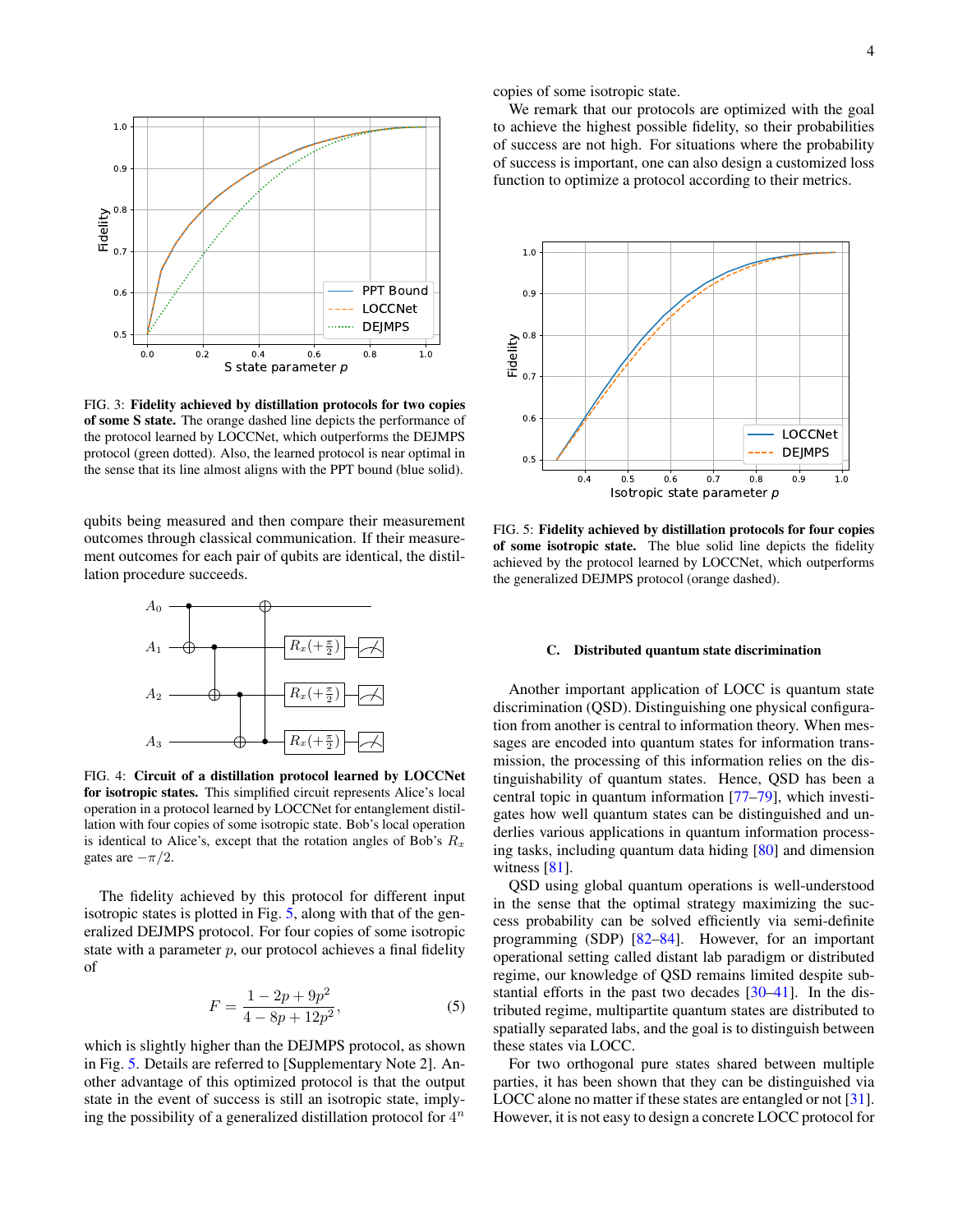practical implementation on near-term quantum devices. Using LOCCNet, one can optimize and obtain practical LOCC protocols for quantum state discrimination. Furthermore, for non-orthogonal states, limited aspects have been investigated in terms of the feasibility of LOCC discrimination. However, LOCCNet can provide an optimized and practical protocol in this realistic setting.

Here, to explore the power of LOCCNet in state discrimination, we focus on the optimal success probability of discriminating between noiseless and noisy Bell states via LOCC. Consider two Bell states,  $|\Phi^+\rangle$  and  $|\Phi^-\rangle$ , and an amplitude damping (AD) channel A with noise parameter  $\gamma$  such that damping  $(\overline{AD})$  channel  $\overline{A}$  with holse parameter  $\overline{\gamma}$  such that  $\mathcal{A}(\rho) = E_0 \rho E_0 + E_1 \rho E_1$  with  $E_0 = |0\rangle \langle 0| + \sqrt{1 - \gamma} |1\rangle \langle 1|$ <br>and  $E_1 = \sqrt{\gamma} |0\rangle \langle 1|$ . If we send  $|\Phi^-\rangle$ 's two qubits respectively through this AD channel, then the resulting state is  $\mathcal{A} \otimes \mathcal{A}(|\Phi^-\rangle\langle\Phi^-|)$ . The goal is now to distinguish between  $|\Phi^+\rangle\langle\Phi^+|$  and  $\mathcal{A}\otimes\mathcal{A}(|\Phi^-\rangle\langle\Phi^-|).$ 

Suppose  $\Phi_0$  and  $\Phi_1$  are some pair of two-qubit states. To find a protocol discriminating between them, we build an ansatz with measurements on both qubits. As illustrated in Fig. [6,](#page-4-0) Alice performs a unitary gate on her qubit followed by a measurement, whose outcome determines Bob's operation on his qubit. Given an ideal discrimination protocol, Bob's measurement outcome should be 0 if and only if the input state is  $\Phi_0$  so that he can tell which state the input state is for sure. Based on this observation, we define a loss function

$$
L = P(1|\Phi_0) + P(0|\Phi_1), \tag{6}
$$

where  $P(j|\Phi_k)$  is the probability of Bob's measurement outcome being j given the input state being  $\Phi_k$ . By minimizing this loss function, we are able to obtain a protocol for distinguishing between states  $\Phi_0$  and  $\Phi_1$  with an optimized probability of success. Specifically, for  $\Phi_0 \equiv |\Phi^+\rangle\langle \Phi^+|$  and  $\Phi_1 \equiv \mathcal{A} \otimes \mathcal{A}(|\Phi^-\rangle\langle \Phi^-|)$ , through optimization we find a protocol where Alice's local unitary operation is  $U = R_y(\pi/2)$ and Bob's local unitary operation is  $V = R_y((-1)^a \theta)$  where  $\theta = \pi - \arctan((2-\gamma)/\gamma)$  and  $a = 0$  or 1 is Alice's measurement outcome. This optimized protocol achieves an average success probability of

$$
p_{\text{succ}} = \frac{1}{2} + \frac{\sqrt{2 - 2\gamma + \gamma^2}}{2\sqrt{2}},\tag{7}
$$

as given in [Supplementary Note 3].



<span id="page-4-0"></span>FIG. 6: Ansatz used for finding QSD protocols with LOCCNet. Alice performs a unitary gate on her qubit and measures. Then Bob performs on his qubit a unitary gate chosen based on Alice's measurement result. Bob's measurement outcome is supposed to tell which state the input state is.

In Fig. [7,](#page-4-1) we compare the protocol learned by LOCCNet with the optimal protocol for perfect discrimination between two noiseless and orthogonal Bell states  $|\Phi^+\rangle$  and  $|\Phi^-\rangle$ . The

PPT bound shown in Fig. [7](#page-4-1) is obtained via SDP and serves as an upper bound to the average probability of any LOCC protocol recognizing the input state correctly [\[85\]](#page-8-9), where the input state is either  $\Phi_0$  or  $\Phi_1$  with equal chance. While the noiseless protocol is consistently better than random guessing as noise in the AD channel increases, it inevitably suffers from a decrease in its discrimination ability. The gap between its probability of success and the PPT bound steadily widens. On the other hand, the protocol optimized with LOCCNet can achieve a near-optimal probability of success for each noise setting, as shown in the figure.



<span id="page-4-1"></span>FIG. 7: Average success probability of distinguishing a Bell state and a noisy Bell state. The orange dashed line depicts the behavior of the protocol via LOCCNet, which outperforms the protocol for distinguishing perfect orthogonal Bell states (green dotted). Moreover, the protocol from LOCCNet is near optimal since it almost matches the upper bounds obtained via PPT POVMs (blue solid).

#### D. Quantum channel simulation

One central goal of quantum information is to understand the limitations governing the use of quantum systems to take advantage of quantum physics laws. Quantum channel lies at the heart of this question since it characterizes what we can do with the quantum states physically [\[86–](#page-8-10)[88\]](#page-8-11). To fully exploit quantum resources, the ability to manipulate quantum channels under operational settings is important. Particularly, in distributed quantum computing, one fundamental primitive, dubbed quantum channel simulation, is to realize quantum channels from one party to another using entanglement and LOCC protocols. Quantum channel simulation, exploiting entanglement to synthesize a target channel through LOCC protocols [\[42](#page-7-4)[–48,](#page-7-5) [89\]](#page-8-12), servers as the basis of many problems in quantum information, including quantum communication, quantum metrology [\[90\]](#page-8-13), and quantum key distribution [\[91\]](#page-8-14).

One famous example of quantum channel simulation is quantum teleportation (i.e., simulation of the identity channel). As one of the most important quantum information pro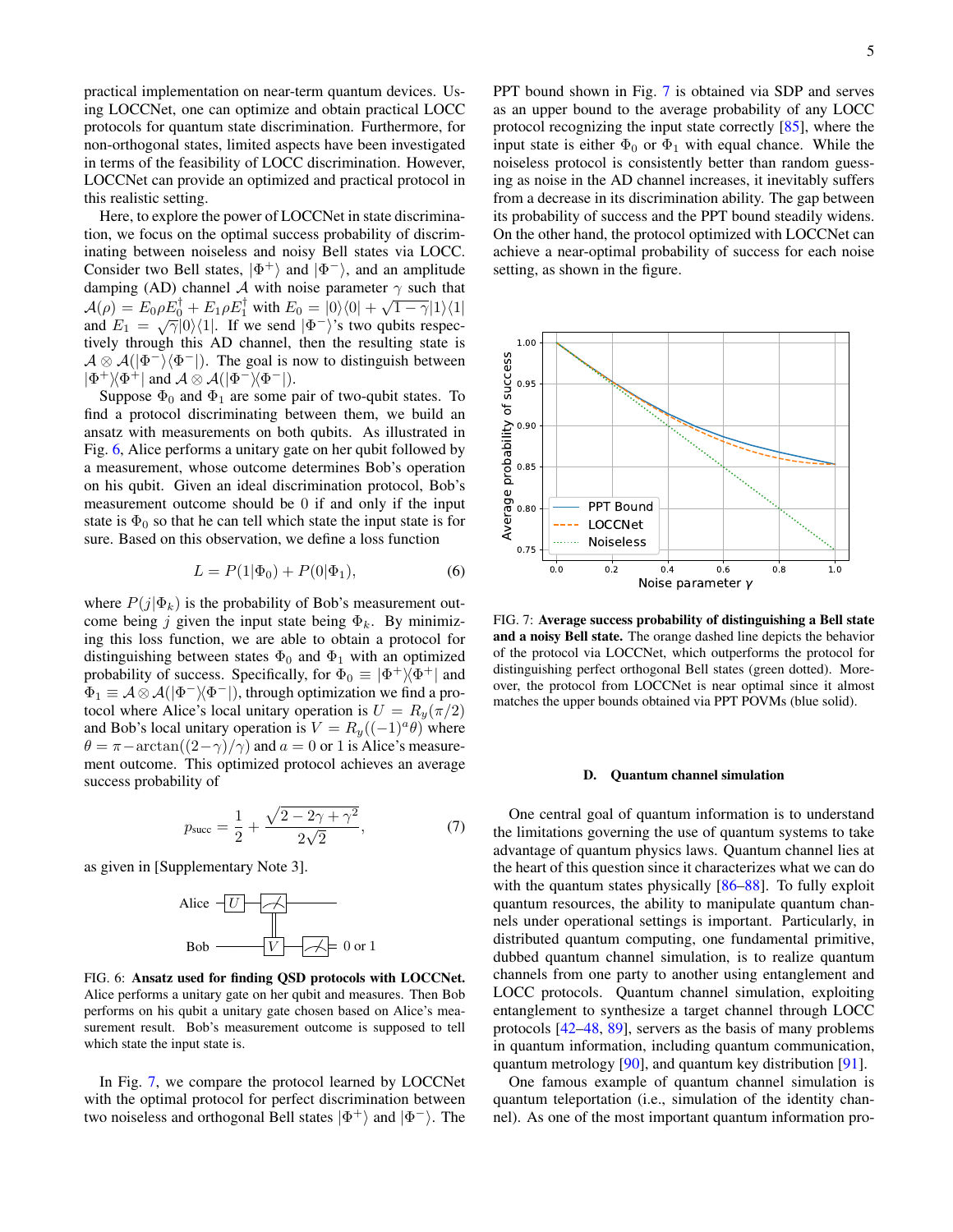cessing protocols [\[8,](#page-6-7) [92\]](#page-8-15), quantum teleportation exploits the physical resource of entanglement to realize noiseless quantum channels between different parties and it is an important building block for quantum technologies including distributed quantum computing and quantum networks. Similar to quantum teleportation, quantum channel simulation is a general technique to send an unknown quantum state  $\psi$  from a sender to a receiver such that the receiver could obtain  $\mathcal{N}_{A'\to B}(\psi_{A'})$ with the help of a pre-shared entangled state  $\rho_{AB}$  and an LOCC protocol Π. The overall scheme simulates the target channel  $N$  in the sense that

$$
\Pi(\psi_{A'} \otimes \rho_{AB}) = \mathcal{N}_{A' \to B}(\psi_{A'}), \forall \psi_{A'}.
$$
 (8)

For some classes of channels such as Pauli channels, the LOCC-based simulation protocols were known [\[42,](#page-7-4) [45,](#page-7-24) [93\]](#page-8-16). However, the LOCC protocols for general quantum channel simulation is hard to design due to the complexity of LOCC. Even for the qubit amplitude damping (AD) channel, the LOCC protocol for simulating this channel in the nonasymptotic regime is still unknown, and its solution would provide a better estimate of its secret key capacity [\[91\]](#page-8-14). Note that the asymptotic simulation of this channel involving infinite dimensions was introduced in [\[45\]](#page-7-24).

Here, we apply our LOCCNet to explore the simulation of an AD channel A using its Choi state [\[94\]](#page-8-17)  $\rho_A = (I \otimes A)(\Phi^+)$ as the pre-shared entangled state. Note AD channel is one of the realistic sources of noise in superconducting quantum processor [\[95\]](#page-8-18).

To train the LOCCNet for simulating  $A$ , we select a set of linearly independent density matrices  $S$  as the training set. The loss function for this channel simulation task is then defined as

$$
L = -\sum_{\psi \in S} F(\mathcal{A}(\psi), \mathcal{B}(\psi)),\tag{9}
$$

where  $B$  is the actual channel simulated by LOCCNet with current parameters and  $F(\rho, \sigma) = \text{Tr} \left( \sqrt{\rho^{1/2} \sigma \rho^{1/2}} \right)^2$  gives the fidelity between states  $\rho$  and  $\sigma$ . With this loss function to be minimized, the parameters in LOCCNet are optimized to maximize the state fidelity between  $A(\psi)$  and  $B(\psi)$  for all  $\psi \in S$ .

Once the LOCCNet is trained to teleport all the basis states in S with near perfect fidelity, we obtain a protocol for simulating  $A$ . For benchmarking, we randomly generate  $1000$ pure states and teleport them to Bob. The results are summarized in Fig. [8.](#page-5-0) Compared with the original teleportation protocol, we could achieve an equivalent performance at low noise level and a better performance at noise level  $\gamma > 0.4$ . Note that the numerical simulations are conducted on Paddle Quantum [\[58\]](#page-7-14).

#### III. DISCUSSION

We established LOCCNet for exploring LOCC protocols in distributed quantum information processing. Its overall



<span id="page-5-0"></span>FIG. 8: Average fidelity of simulating AD channel with LOCC protocols. The blue curve depicts the behavior of the protocol via LOCCNet, which outperforms the original teleportation (orange) at high noise level (noise parameter  $\gamma > 0.4$ ). Each data point contains the statistical results of 1000 randomly generated states.

pipeline is standard for machine learning algorithms. For a specific task, one firstly designs an appropriate loss function and then utilizes different LOCCNet structures and optimization methods to train the model to obtain an optimal or nearoptimal protocol. Depending on the nature of the task, a selected training data set may be required, as in the case of channel simulation. Based on the current design of LOCC-Net, more machine learning techniques, such as reinforcement learning could be incorporated into this framework, making it a more powerful tool for exploring LOCC protocols.

LOCCNet not only unifies and extends the existing LOCC protocols, but also sheds light on the power and limitation of LOCC in the noisy intermediate-scale quantum (NISQ) era [\[12\]](#page-6-11) by providing a plethora of examples. We developed improved protocols for entanglement distillation, local state discrimination, and quantum channel simulation as applications. As a showcase, we applied LOCCNet to establish hardware-efficient and state-of-the-art protocols for entanglement distillation of noisy entangled states of interest. In addition to making a significant contribution to entanglement distillation, LOCCNet finds direct practical use in many settings, as we exemplified with several explicit applications in distinguishing noisy and noiseless Bell states as well as simulating amplitude damping channels.

As we have shown the ability of LOCCNet in discovering improved LOCC protocols, one future direction is to apply LOCCNet to further enhance practical entanglement manipulation and quantum communication and explore fundamental problems in quantum information theory. While in this paper we mainly focus on bipartite cases, LOCCNet also supports multipartite entanglement manipulation. For example, as an essential part in quantum repeaters [\[96\]](#page-8-19), entanglement swapping aims to transform two entangled pairs shared between Alice and Bob and between Bob and Carol into a new entan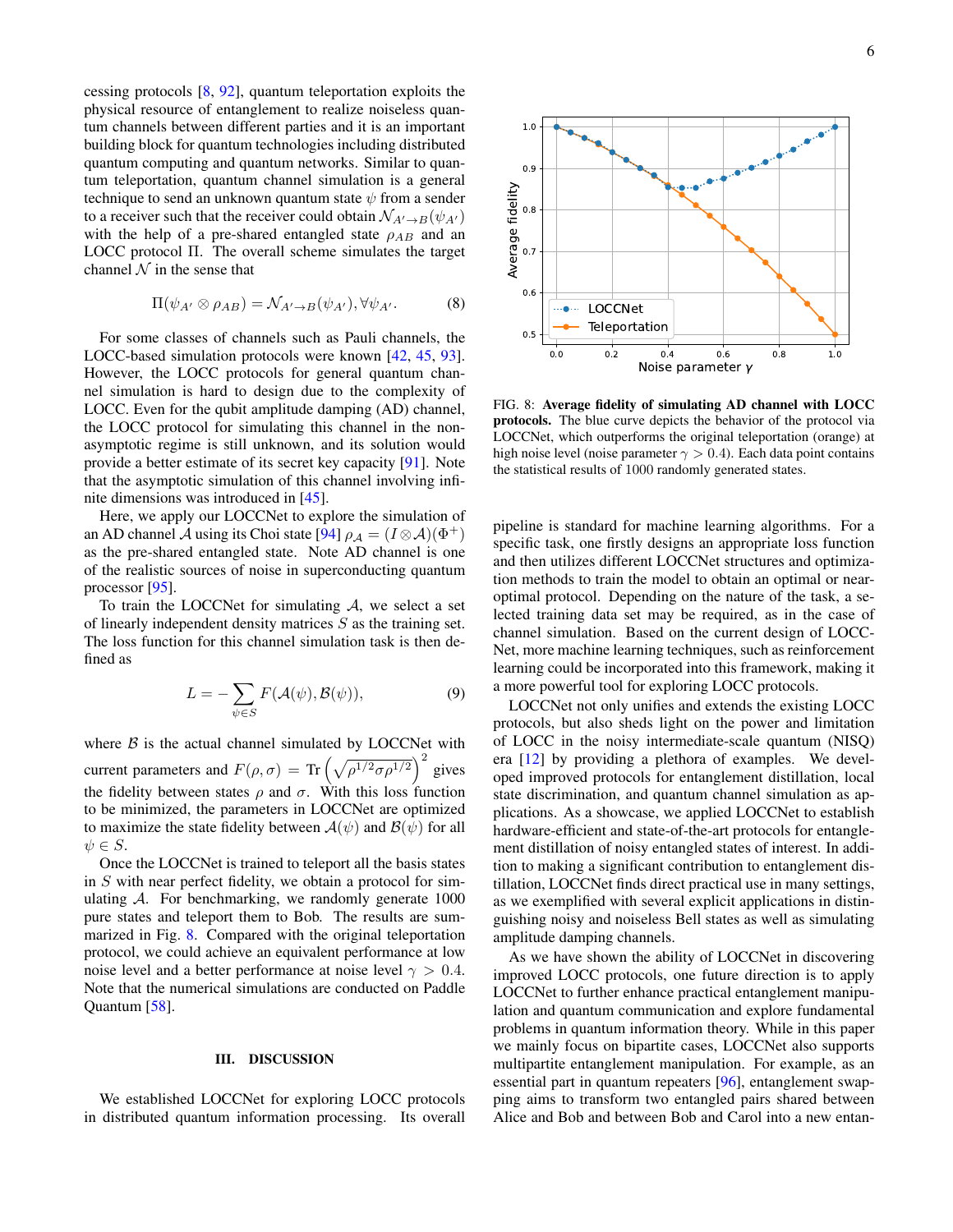gled pair shared by Alice and Carol using only LOCC. Indeed, we could use LOCCNet to design such a protocol. For instance, we can build an LOCCNet where Bob first operates on and measure his subsystem, and then Alice and Carol perform local operations according to the measurement results from Bob. The loss function to minimize can be defined as the infidelity of a target state and the output state shared between Alice and Carol. Similar procedures can be followed to apply LOCCNet in optimizing other multipartite protocols as well, which is worth exploring in future works.

Another important direction is to extend the framework to the continuous-variable quantum information processing, which may be applied to explore better LOCC protocols of private communication based on continuous variable systems [\[91\]](#page-8-14). As we have seen the potential of advancing distributed quantum information processing with the aid of machine learning, we expect more of such cases with classical machine learning being used to improve quantum technologies, which in turn will enhance quantum machine learning applications.

### Data Availability

Data that support the plots and other findings of this study are available from the corresponding authors upon reasonable request.

7

### Code Availability

Code used in the numerical experiments on quantum channel simulation is available at [https://github.com/](https://github.com/vsastray/LOCCNetcodes) [vsastray/LOCCNetcodes](https://github.com/vsastray/LOCCNetcodes). Other Code used in this study is available from the corresponding authors upon reasonable request.

#### Acknowledgements

We would like to thank Runyao Duan and Kun Fang for helpful discussions.

#### Competing Interests

The authors declare no competing interests.

#### Author Contributions

X. W. formulated the initial idea and the framework; X. Z. and B. Z. developed the theory; X. Z., B. Z., Z. W., and Z. S. performed the experiments. All co-authors contributed to the preparation of the manuscript.

- <span id="page-6-0"></span>[1] Farhi, E., Goldstone, J. & Gutmann, S. A Quantum Approximate Optimization Algorithm. Preprint at [http://arxiv.](http://arxiv.org/abs/1411.4028) [org/abs/1411.4028](http://arxiv.org/abs/1411.4028) (2014).
- <span id="page-6-1"></span>[2] Harrigan, M. P. *et al.* Quantum approximate optimization of non-planar graph problems on a planar superconducting processor. *Nat. Phys.* 17, 332–336 (2021).
- <span id="page-6-2"></span>[3] McArdle, S., Endo, S., Aspuru-Guzik, A., Benjamin, S. & Yuan, X. Quantum computational chemistry. *Rev. Mod. Phys.* 92, 015003 (2020).
- <span id="page-6-3"></span>[4] Arute, F. et al. Hartree-Fock on a superconducting qubit quantum computer. *Science* 369, 1084–1089 (2020).
- <span id="page-6-4"></span>[5] Bennett, C. H. & Brassard, G. Quantum cryptography: Public key distribution and coin tossing. In *International Conference on Computers, Systems & Signal Processing, Bangalore, India, Dec 9-12, 1984*, 175–179 (1984).
- <span id="page-6-5"></span>[6] Ekert, A. K. Quantum cryptography based on Bell's theorem. *Phys. Rev. Lett.* 67, 661–663 (1991).
- <span id="page-6-6"></span>[7] Biamonte, J. *et al.* Quantum machine learning. *Nature* 549, 195–202 (2017).
- <span id="page-6-7"></span>[8] Bennett, C. H. *et al.* Teleporting an unknown quantum state via dual classical and einstein-podolsky-rosen channels. *Phys. Rev. Lett.* 70, 1895 (1993).
- <span id="page-6-8"></span>[9] Bennett, C. H. & Wiesner, S. J. Communication via one-and two-particle operators on einstein-podolsky-rosen states. *Phys. Rev. Lett.* 69, 2881 (1992).
- <span id="page-6-9"></span>[10] Plenio, M. B. & Virmani, S. S. An introduction to entanglement measures. *Quantum Information and Computation* 7, 1– 51 (2007).
- <span id="page-6-10"></span>[11] Horodecki, R., Horodecki, P., Horodecki, M. & Horodecki, K. Quantum entanglement. *Rev. Mod. Phys.* 81, 865 (2009).
- <span id="page-6-11"></span>[12] Preskill, J. Quantum Computing in the NISQ era and beyond. *Quantum* 2, 79 (2018).
- <span id="page-6-12"></span>[13] Chitambar, E., Leung, D., Mančinska, L., Ozols, M. & Winter, A. Everything You Always Wanted to Know About LOCC (But Were Afraid to Ask). *Commun. Math. Phys.* 328, 303–326 (2014).
- <span id="page-6-13"></span>[14] LeCun, Y., Bengio, Y. & Hinton, G. Deep learning. *Nature* 521, 436–444 (2015).
- <span id="page-6-14"></span>[15] Silver, D. *et al.* Mastering the game of Go with deep neural networks and tree search. *Nature* 529, 484–489 (2016).
- <span id="page-6-15"></span>[16] Jumper, J. *et al.* Highly accurate protein structure prediction with AlphaFold. *Nature* 596, 583—589 (2021).
- <span id="page-6-16"></span>[17] Mavadia, S., Frey, V., Sastrawan, J., Dona, S. & Biercuk, M. J. Prediction and real-time compensation of qubit decoherence via machine learning. *Nat. Commun.* 8, 14106 (2017).
- [18] Wan, K. H., Dahlsten, O., Kristjánsson, H., Gardner, R. & Kim, M. S. Quantum generalisation of feedforward neural networks. *npj Quantum Inf.* 3, 36 (2017).
- [19] Lu, D. *et al.* Enhancing quantum control by bootstrapping a quantum processor of 12 qubits. *npj Quantum Inf.* 3, 1–7 (2017).
- <span id="page-6-17"></span>[20] Niu, M. Y., Boixo, S., Smelyanskiy, V. N. & Neven, H. Universal quantum control through deep reinforcement learning. *npj Quantum Inf.* 5, 33 (2019).
- <span id="page-6-18"></span>[21] Wallnöfer, J., Melnikov, A. A., Dür, W. & Briegel, H. J. Machine Learning for Long-Distance Quantum Communication. *PRX Quantum* 1, 010301 (2020).
- <span id="page-6-19"></span>[22] Bausch, J. & Leditzky, F. Quantum codes from neural networks. *New J. Phys.* 22, 023005 (2020).
- <span id="page-6-20"></span>[23] Benedetti, M., Lloyd, E., Sack, S. & Fiorentini, M. Parame-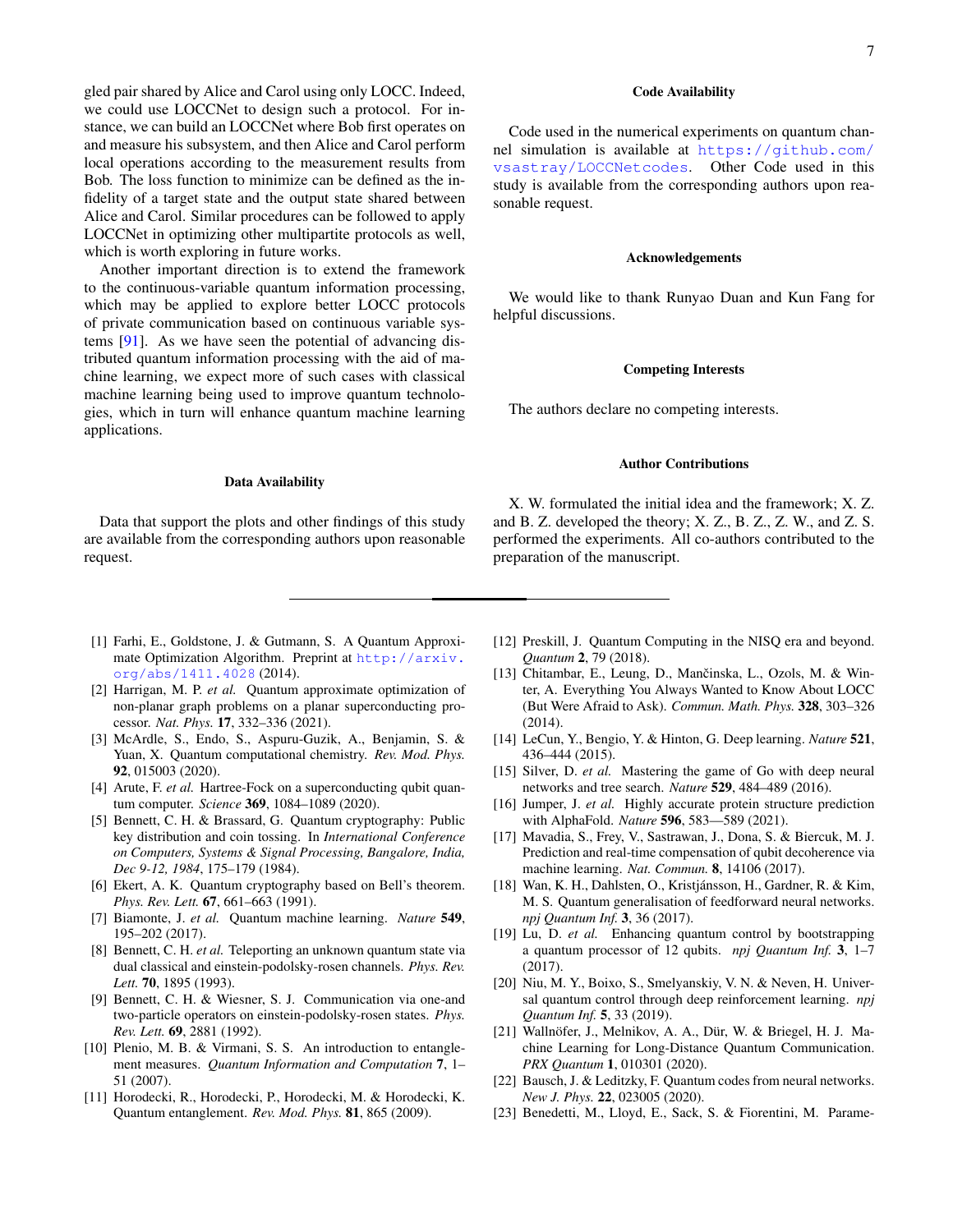terized quantum circuits as machine learning models. *Quantum Sci. Technol.* 4, 043001 (2019).

- <span id="page-7-0"></span>[24] Bennett, C. H. *et al.* Purification of Noisy Entanglement and Faithful Teleportation via Noisy Channels. *Phys. Rev. Lett.* 76, 722–725 (1996).
- <span id="page-7-17"></span>[25] Deutsch, D. *et al.* Quantum privacy amplification and the security of quantum cryptography over noisy channels. *Phys. Rev. Lett.* 77, 2818 (1996).
- [26] Murao, M., Plenio, M. B., Popescu, S., Vedral, V. & Knight, P. L. Multiparticle entanglement purification protocols. *Phys. Rev. A* 57, R4075–R4078 (1998).
- [27] Dür, W. & Briegel, H. J. Entanglement purification and quantum error correction. *Rep. Prog. Phys.* 70, 1381–1424 (2007).
- [28] Pan, J.-W., Gasparoni, S., Ursin, R., Weihs, G. & Zeilinger, A. Experimental entanglement purification of arbitrary unknown states. *Nature* 423, 417–422 (2003).
- <span id="page-7-1"></span>[29] Devetak, I. & Winter, A. Distillation of secret key and entanglement from quantum states. *Proc. R. Soc. A.* 461, 207–235 (2005).
- <span id="page-7-2"></span>[30] Bennett, C. H. *et al.* Quantum nonlocality without entanglement. *Phys. Rev. A* 59, 1070–1091 (1999).
- <span id="page-7-23"></span>[31] Walgate, J., Short, A. J., Hardy, L. & Vedral, V. Local distinguishability of multipartite orthogonal quantum states. *Phys. Rev. Lett.* 85, 4972 (2000).
- [32] Fan, H. Distinguishability and indistinguishability by local operations and classical communication. *Phys. Rev. Lett.* 92, 177905 (2004).
- [33] Hayashi, M., Markham, D., Murao, M., Owari, M. & Virmani, S. Bounds on multipartite entangled orthogonal state discrimination using local operations and classical communication. *Phys. Rev. Lett.* 96, 40501 (2006).
- [34] Ghosh, S., Kar, G., Roy, A. & Sarkar, D. Distinguishability of maximally entangled states. *Phys. Rev. A* 70, 22304 (2004).
- [35] Nathanson, M. Distinguishing bipartitite orthogonal states using LOCC: Best and worst cases. *J. Math. Phys.* 46, 062103 (2005).
- [36] Duan, R., Feng, Y., Ji, Z. & Ying, M. Distinguishing arbitrary multipartite basis unambiguously using local operations and classical communication. *Phys. Rev. Lett.* 98, 230502 (2007).
- [37] Chitambar, E., Duan, R. & Hsieh, M.-H. When Do Local Operations and Classical Communication Suffice for Two-Qubit State Discrimination? *IEEE Trans. Inf. Theory* 60, 1549–1561 (2014).
- [38] Duan, R., Feng, Y., Xin, Y. & Ying, M. Distinguishability of quantum states by separable operations. *IEEE Trans. Inf. Theory* 55, 1320–1330 (2009).
- [39] Childs, A. M., Leung, D., Mančinska, L. & Ozols, M. A framework for bounding nonlocality of state discrimination. *Commun. Math. Phys.* 323, 1121–1153 (2013).
- [40] Li, Y., Wang, X. & Duan, R. Indistinguishability of bipartite states by positive-partial-transpose operations in the many-copy scenario. *Phys. Rev. A* 95, 052346 (2017).
- <span id="page-7-3"></span>[41] Bandyopadhyay, S. *et al.* Limitations on separable measurements by convex optimization. *IEEE Trans. Inf. Theory* 61, 3593–3604 (2014).
- <span id="page-7-4"></span>[42] Bennett, C. H., DiVincenzo, D. P., Smolin, J. A. & Wootters, W. K. Mixed-state entanglement and quantum error correction. *Phys. Rev. A* 54, 3824–3851 (1996).
- [43] Bennett, C. H., Devetak, I., Harrow, A. W., Shor, P. W. & Winter, A. The Quantum Reverse Shannon Theorem and Resource Tradeoffs for Simulating Quantum Channels. *IEEE Trans. Inf. Theory* 60, 2926–2959 (2014).
- [44] Berta, M., Brandao, F. G. S. L., Christandl, M. & Wehner, S. Entanglement Cost of Quantum Channels. *IEEE Trans. Inf.*

*Theory* 59, 6779–6795 (2013).

- <span id="page-7-24"></span>[45] Pirandola, S., Laurenza, R., Ottaviani, C. & Banchi, L. Fundamental limits of repeaterless quantum communications. *Nat. Commun.* 8, 15043 (2017).
- [46] Wilde, M. M. Entanglement cost and quantum channel simulation. *Phys. Rev. A* 98, 042338 (2018).
- [47] Wang, X. & Wilde, M. M. Exact entanglement cost of quantum states and channels under PPT-preserving operations. Preprint at <http://arxiv.org/abs/1809.09592> (2018).
- <span id="page-7-5"></span>[48] Fang, K., Wang, X., Tomamichel, M. & Berta, M. Quantum Channel Simulation and the Channel's Smooth Max-Information. *IEEE Trans. Inf. Theory* 66, 2129–2140 (2020).
- <span id="page-7-6"></span>[49] Peruzzo, A. *et al.* A variational eigenvalue solver on a photonic quantum processor. *Nat. Commun.* 5, 4213 (2014).
- <span id="page-7-7"></span>[50] Johnson, P. D., Romero, J., Olson, J., Cao, Y. & Aspuru-Guzik, A. QVECTOR: an algorithm for device-tailored quantum error correction. Preprint at [http://arxiv.org/abs/1711.](http://arxiv.org/abs/1711.02249) [02249](http://arxiv.org/abs/1711.02249) (2017).
- <span id="page-7-8"></span>[51] Cerezo, M. *et al.* Variational quantum algorithms. *Nat. Rev. Phys.* 3, 625–644 (2021).
- [52] Bharti, K. *et al.* Noisy intermediate-scale quantum (NISQ) algorithms. Preprint at [http://arxiv.org/abs/2101.](http://arxiv.org/abs/2101.08448) [08448](http://arxiv.org/abs/2101.08448) (2021).
- <span id="page-7-9"></span>[53] Endo, S., Cai, Z., Benjamin, S. C. & Yuan, X. Hybrid Quantum-Classical Algorithms and Quantum Error Mitigation. *J. Phys. Soc. Jpn.* 90, 032001 (2021).
- <span id="page-7-10"></span>[54] Chen, R., Song, Z., Zhao, X. & Wang, X. Variational Quantum Algorithms for Trace Distance and Fidelity Estimation. Preprint at <http://arxiv.org/abs/2012.05768> (2020).
- <span id="page-7-11"></span>[55] Cerezo, M., Poremba, A., Cincio, L. & Coles, P. J. Variational Quantum Fidelity Estimation. *Quantum* 4, 248 (2020).
- <span id="page-7-12"></span>[56] Romero, J., Olson, J. P. & Aspuru-Guzik, A. Quantum autoencoders for efficient compression of quantum data. *Quantum Sci. Technol.* 2, 045001 (2017).
- <span id="page-7-13"></span>[57] Cao, C. & Wang, X. Noise-Assisted Quantum Autoencoder. *Phys. Rev. Applied* 15, 054012 (2021).
- <span id="page-7-14"></span>[58] Paddle Quantum. [https://github.com/](https://github.com/PaddlePaddle/Quantum) [PaddlePaddle/Quantum](https://github.com/PaddlePaddle/Quantum). (2020).
- <span id="page-7-15"></span>[59] Ma, Y., Yu, D., Wu, T. & Wang, H. PaddlePaddle: An Open-Source Deep Learning Platform from Industrial Practice. *Frontiers of Data and Computing* 1, 105–115 (2019).
- <span id="page-7-16"></span>[60] PArallel Distributed Deep LEarning: Machine Learning Framework from Industrial Practice. [https://github.com/](https://github.com/paddlepaddle/paddle) [paddlepaddle/paddle](https://github.com/paddlepaddle/paddle) (2016).
- <span id="page-7-18"></span>[61] Fujii, K. & Yamamoto, K. Entanglement purification with double selection. *Phys. Rev. A* 80, 042308 (2009).
- [62] Kalb, N. *et al.* Entanglement distillation between solid-state quantum network nodes. *Science* 356, 928–932 (2017).
- <span id="page-7-20"></span>[63] Rozpedek, F. *et al.* Optimizing practical entanglement distillation. *Phys. Rev. A* 97, 062333 (2018).
- <span id="page-7-19"></span>[64] Krastanov, S., Albert, V. V. & Jiang, L. Optimized entanglement purification. *Quantum* 3, 123 (2019).
- <span id="page-7-21"></span>[65] Rains, E. M. A semidefinite program for distillable entanglement. *IEEE Trans. Inf. Theory* 47, 2921–2933 (2000).
- <span id="page-7-25"></span>[66] Matthews, W. & Winter, A. Pure-state transformations and catalysis under operations that completely preserve positivity of partial transpose. *Phys. Rev. A* 78, 012317 (2008).
- [67] Wang, X. & Duan, R. Improved semidefinite programming upper bound on distillable entanglement. *Phys. Rev. A* 94, 050301 (2016).
- <span id="page-7-26"></span>[68] Fang, K., Wang, X., Tomamichel, M. & Duan, R. Nonasymptotic Entanglement Distillation. *IEEE Trans. Inf. Theory* 65, 6454–6465 (2019).
- <span id="page-7-22"></span>[69] Wang, X. & Duan, R. Nonadditivity of Rains' bound for distil-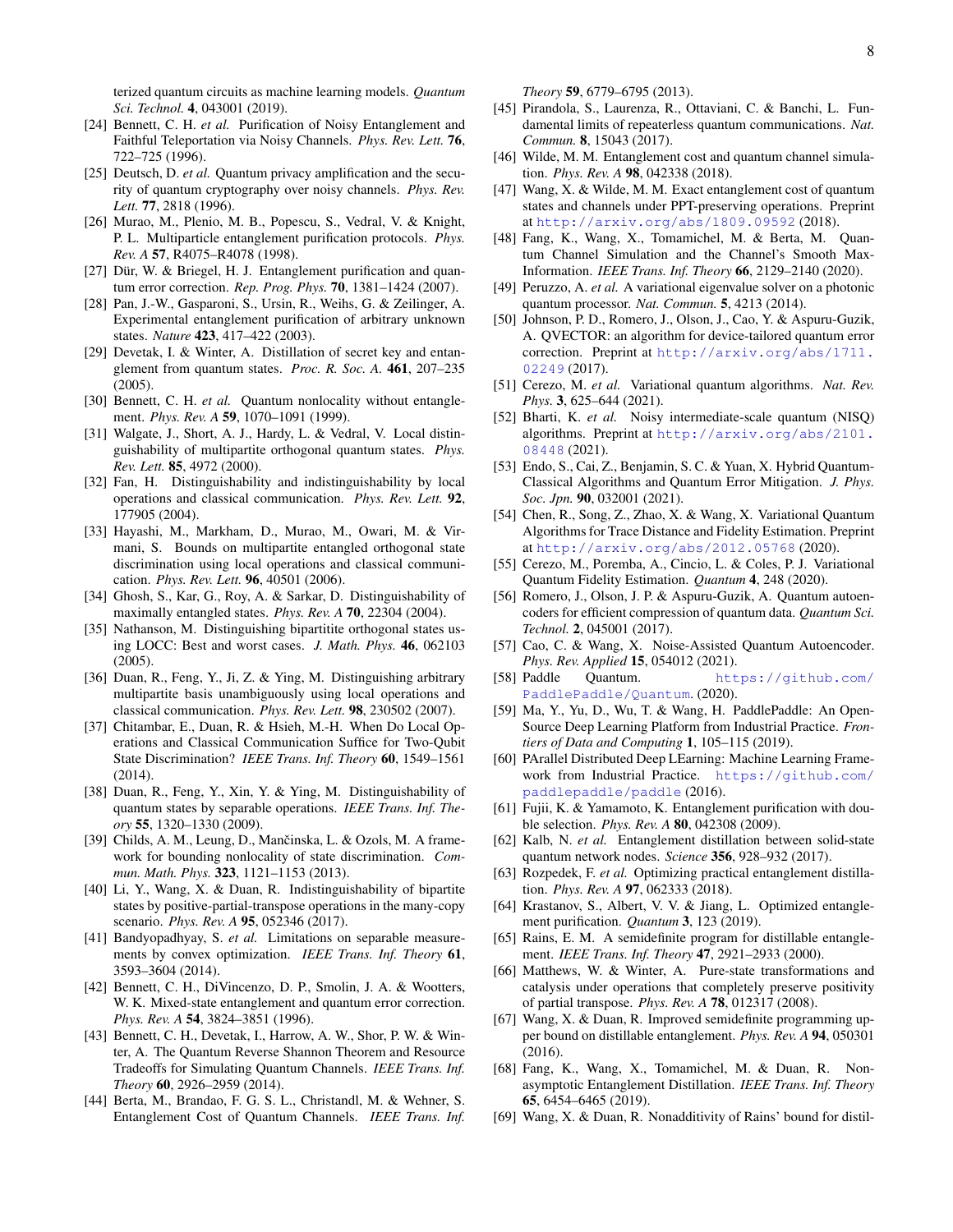lable entanglement. *Phys. Rev. A* 95, 062322 (2017).

- <span id="page-8-0"></span>[70] Audenaert, K., Plenio, M. B. & Eisert, J. Entanglement Cost under Positive-Partial-Transpose-Preserving Operations. *Phys. Rev. Lett.* 90, 027901 (2003).
- [71] Wang, X. & Duan, R. Irreversibility of Asymptotic Entanglement Manipulation Under Quantum Operations Completely Preserving Positivity of Partial Transpose. *Phys. Rev. Lett.* 119, 180506 (2017).
- <span id="page-8-21"></span>[72] Regula, B., Fang, K., Wang, X. & Gu, M. One-shot entanglement distillation beyond local operations and classical communication. *New J. Phys.* 21, 103017 (2019).
- <span id="page-8-20"></span>[73] Chitambar, E., de Vicente, J. I., Girard, M. W. & Gour, G. Entanglement manipulation beyond local operations and classical communication. *J. Math. Phys.* 61, 042201 (2020).
- [74] Wang, X., Fang, K. & Duan, R. Semidefinite Programming Converse Bounds for Quantum Communication. *IEEE Trans. Inf. Theory* 65, 2583–2592 (2019).
- <span id="page-8-1"></span>[75] Wang, X. & Wilde, M. M. Cost of Quantum Entanglement Simplified. *Phys. Rev. Lett.* 125, 040502 (2020).
- <span id="page-8-2"></span>[76] Ruan, L., Dai, W. & Win, M. Z. Adaptive recurrence quantum entanglement distillation for two-Kraus-operator channels. *Phys. Rev. A* 97, 052332 (2018).
- <span id="page-8-3"></span>[77] Bae, J. & Kwek, L.-C. Quantum state discrimination and its applications. *J. Phys. A: Math. Theor.* 48, 083001 (2015).
- [78] Barnett, S. M. & Croke, S. Quantum state discrimination. *Adv. Opt. Photon.* 1, 238–278 (2009).
- <span id="page-8-4"></span>[79] Li, K. Discriminating quantum states: the multiple Chernoff distance. *Ann. Statist.* 44, 1661–1679 (2016).
- <span id="page-8-5"></span>[80] DiVincenzo, D. P., Leung, D. W. & Terhal, B. M. Quantum data hiding. *IEEE Trans. Inf. Theory* 48, 580–598 (2002).
- <span id="page-8-6"></span>[81] Gallego, R., Brunner, N., Hadley, C. & Acín, A. Deviceindependent tests of classical and quantum dimensions. *Phys. Rev. Lett.* 105, 230501 (2010).
- <span id="page-8-7"></span>[82] Eldar, Y. A semidefinite programming approach to optimal unambiguous discrimination of quantum states. *IEEE Trans. Inf. Theory* 49, 446–456 (2003).
- [83] Sun, X., Zhang, S., Feng, Y. & Ying, M. Mathematical nature of and a family of lower bounds for the success probability of unambiguous discrimination. *Phys. Rev. A* 65, 44306 (2002).
- <span id="page-8-8"></span>[84] Ježek, M., Řeháček, J. & Fiurášek, J. Finding optimal strategies for minimum-error quantum-state discrimination. *Phys. Rev. A* 65, 60301 (2002).
- <span id="page-8-9"></span>[85] Yu, N., Duan, R. & Ying, M. Distinguishability of Quantum States by Positive Operator-Valued Measures With Positive Partial Transpose. *IEEE Trans. Inf. Theory* 60, 2069–2079 (2014).
- <span id="page-8-10"></span>[86] Nielsen, M. A. & Chuang, I. L. *Quantum Computation and Quantum Information: 10th Anniversary Edition* (Camb. Univ. Press, Cambridge, 2010).
- [87] Wilde, M. M. *Quantum Information Theory* (Camb. Univ. Press, Cambridge, 2017).
- <span id="page-8-11"></span>[88] Watrous, J. *The Theory of Quantum Information* (Camb. Univ. Press, Cambridge, 2018).
- <span id="page-8-12"></span>[89] Pirandola, S. *et al.* Theory of channel simulation and bounds for private communication. *Quantum Sci. Technol.* 3, 035009 (2018).
- <span id="page-8-13"></span>[90] Pirandola, S. & Lupo, C. Ultimate Precision of Adaptive Noise Estimation. *Phys. Rev. Lett.* 118, 100502 (2017).
- <span id="page-8-14"></span>[91] Pirandola, S. *et al.* Advances in quantum cryptography. *Adv. Opt. Photon.* 12, 1012 (2020).
- <span id="page-8-15"></span>[92] Pirandola, S., Eisert, J., Weedbrook, C., Furusawa, A. & Braunstein, S. L. Advances in quantum teleportation. *Nat. Photonics* 9, 641–652 (2015).
- <span id="page-8-16"></span>[93] Horodecki, M., Horodecki, P. & Horodecki, R. General teleportation channel, singlet fraction, and quasidistillation. *Phys.*

*Rev. A* 60, 1888–1898 (1999).

- <span id="page-8-17"></span>[94] Choi, M.-D. Completely positive linear maps on complex matrices. *Linear Algebra Appl.* 10, 285–290 (1975).
- <span id="page-8-18"></span>[95] Chirolli, L. & Burkard, G. Decoherence in solid-state qubits. *Adv. Phys.* 57, 225–285 (2008).
- <span id="page-8-19"></span>[96] Briegel, H.-J., Dür, W., Cirac, J. I. & Zoller, P. Quantum Repeaters: The Role of Imperfect Local Operations in Quantum Communication. *Phys. Rev. Lett.* 81, 5932–5935 (1998).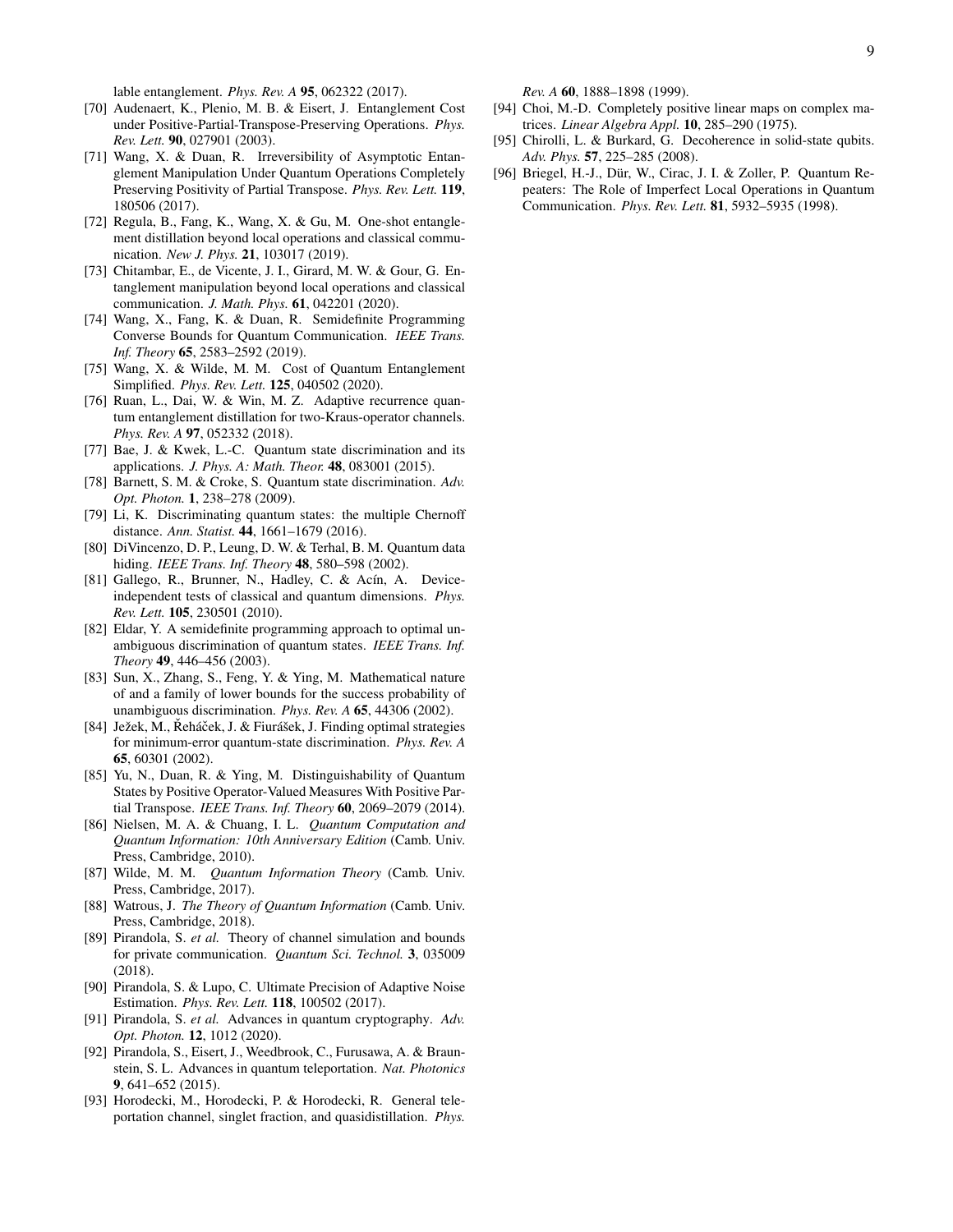# Supplemental Information: Practical distributed quantum information processing with LOCCNet

### SUPPLEMENTARY NOTE 1: Details of LOCC

**Preliminaries.** We begin with the preliminaries on quantum information. We will frequently use symbols such as  $A$  (or  $A'$ ) and  $B$  (or  $B'$ ) to denote finite-dimensional Hilbert spaces associated with Alice and Bob, respectively. We use  $d_A$  to denote the dimension of system A. The set of linear operators acting on A is denoted by  $\mathcal{L}(A)$ . We usually write an operator with a subscript indicating the system that the operator acts on, such as  $M_{AB}$ , and write  $M_A := \text{Tr}_B M_{AB}$ .

A quantum state on system A is a positive operator  $\rho_A$  with unit trace. The set of quantum states is denoted as  $S(A) := \{ \rho_A \geq 0 \}$  $0$  | Tr  $\rho_A = 1$  }. We call a positive operator separable if it can be written as a convex combination of tensor product positive operators. A bipartite positive semidefinite operator  $E_{AB} \in \mathcal{L}(A \otimes B)$  is said to be Positive-Partial-Transpose (PPT) if  $E_{AB}^{T_B}$ is positive semidefinite. Note that the action of partial transpose (with respect to B) is defined as  $(|i_A\rangle\langle k_A| \otimes |j_B\rangle\langle l_B|)^{T_B} =$  $|i_A\rangle\langle k_A|\otimes |l_B\rangle\langle i_B|$ .

LOCC. When a quantum system is distributed to spatially separated parties, it is natural to consider how the system evolves when the parties perform local quantum operations with classical communication. A systematic definition of LOCC can be found in [\[13\]](#page-6-12). Here, for self-consistency, we give a detailed description of LOCC as follows.

Consider a setting involving multiple spatially separated parties sharing a multipartite quantum system. The set  $LOCC<sub>1</sub>$ consists of the most elementary LOCC operations corresponding to LOCC protocols with one classical communication round, where one party performs a local operation and sends the measurement outcome to others, who then perform corresponding local operations on their local systems upon receiving the outcome. A local operation can be described as a set of completely positive (CP) maps  $\{\mathcal{E}_m\}$  such that  $\sum_m \mathcal{E}_m$  is trace-preserving. The subscript m corresponds to an operation's measurement outcome, which could affect each party's choices of subsequent local operations. A more complicated LOCC operation can be seen as a sequence of  $LOC_1$  operations. Specifically, for any  $r \geq 2$ ,  $LOC_r$  is defined to be a set of LOCC operations, in which each operation is constructed from an LOCC<sub>r</sub> $-1$  operation followed by an LOCC<sub>1</sub> operation. A common characteristic of these LOCC operations is that they can implemented with finite rounds of classical communication. Thus, we define a set  $\text{LOCC}_{\text{N}}$ , corresponding to finite round protocols, such that an LOCC operation is in this set if it belongs to LOCC<sub>r</sub> for some r in  $\mathbb{N} = \{1, 2, \dots\}$ . As there are finite round protocols, there also exist infinite round protocols in theory. These infinite round protocols, together with operations in  $LOC_{N}$ , form the set known as LOCC.

LOCCNet is a machine learning framework developed for designing and exploring LOCC protocols for various quantum information processing tasks. In the main text , we give a brief introduction to this framework. Here, we give some common types of LOCC protocols involving two parties, Alice and Bob, as examples to explain how a protocol can be constructed and optimized using the LOCCNet.

*Optimizing one-round LOCC protocols.* One-round LOCC protocols are protocols having only one round of classical communication. An example is shown in Fig. [S1.](#page-9-0) An application of such a protocol is quantum state teleportation. To optimize a one-round protocol with LOCCNet, we need to build and train three PQCs, shown as a tree in Fig. [S2.](#page-10-0) The PQC  $U(\theta_0)$  is used to optimize Alice's local operation U, and PQCs  $V_0(\theta_1)$  and  $V_0(\theta_2)$  are for Bob's local operation in the case of Alice measuring 0 and 1, respectively.



<span id="page-9-0"></span>FIG. S1: A circuit illustration of one-round LOCC. Alice first performs a local operation and sends the measurement outcome to Bob. Bob then perform a local operation accordingly.

*Optimizing two-round LOCC protocols.* A general two-round LOCC protocol includes Alice performing a local operation and telling Bob her measurement outcome, then Bob performing a corresponding local operation and telling Alice his measurement outcome, and finally Alice performing another local operation. Such a protocol is already a little complicated and optimizing such a protocol requires seven PQCs. Here, we give two special types of two-round protocols that are easier to train and has practical applications.

The first type of protocols is shown in Fig. [S3](#page-10-1) and are widely used for entanglement distillation. In such a protocol, Alice and Bob first perform local operations independently and then exchange their measurement outcomes through classical communication to check whether the expected task is completed. To optimize such a protocol, we only need to build two PQCs, one for Alice's local operation and one for Bob's local operation.

Another type of protocols is given in Fig. [S4.](#page-10-2) In such a protocol, after Bob obtains his measurement outcome and tells it to Alice, Alice does not need to perform a local operation. An application of such a protocol is state discrimination, as we show in the main text. Like training a one-round protocol, optimizing a protocol of this type only requires three PQCs.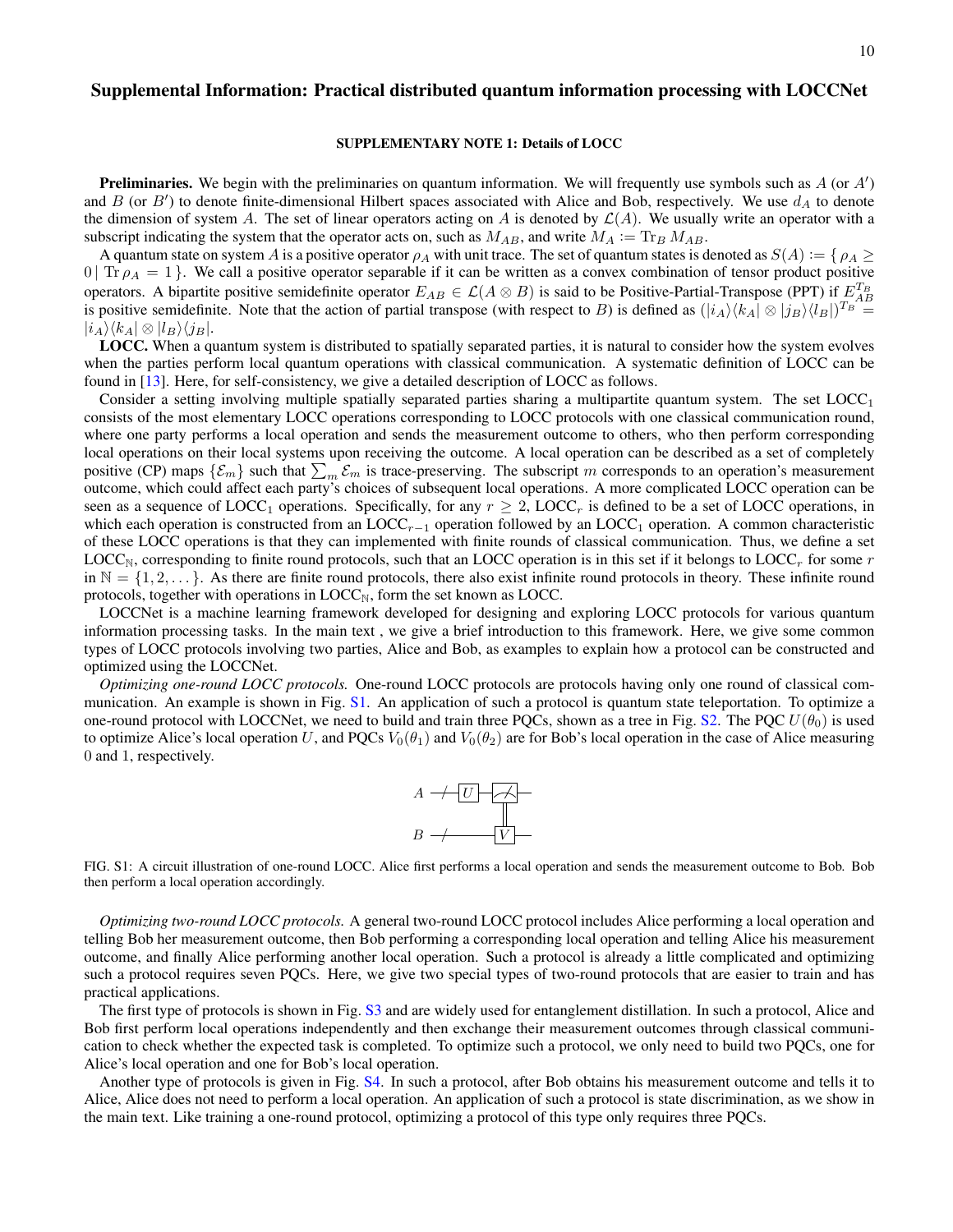

<span id="page-10-0"></span>FIG. S2: Tree structure of the LOCCNet used for optimizing a one-round protocol.



<span id="page-10-1"></span>FIG. S3: A circuit illustration of a type of two-round LOCC where Alice and BOB perform local operations independently before exchanging measurement outcomes.



<span id="page-10-2"></span>FIG. S4: A circuit illustration of another type of two-round LOCC. In such a protocol, Bob sending his measurement outcome to Alice is the last step.

#### SUPPLEMENTARY NOTE 2: Analysis of entanglement distillation

The aim of entanglement distillation is to compensate for the impurity caused by noise and restore a maximally entangled state at the cost of many noisy entangled states. In this sense, one could also refer an entanglement distillation protocol as a purification or error-correction protocol. The Bell states are four two-qubit maximally entangled states defined as

$$
|\Phi^{\pm}\rangle = \frac{1}{\sqrt{2}}(|00\rangle \pm |11\rangle), \quad |\Psi^{\pm}\rangle = \frac{1}{\sqrt{2}}(|01\rangle \pm |10\rangle).
$$
 (S1)

The state  $|\Phi\rangle$  is also known as the entangled bit (ebit), and entanglement distillation in two-qubit settings usually means to convert copies of a state  $\rho_{AB}$  shared by two parties, Alice and Bob, into a state closer to the ebit. Here, closeness between the state  $\rho_{AB}$  and the ebit is usually measured in terms of the fidelity

$$
F = \langle \Phi^+ | \rho_{AB} | \Phi^+ \rangle. \tag{S2}
$$

A well known protocol for two-copy entanglement distillation is the DEJMPS protocol, which is illustrated in Fig. [S5.](#page-11-0) Sharing two copies of an initial state,  $\rho_{A_0B_0}$  and  $\rho_{A_1B_1}$ , both Alice and Bob first apply  $R_x$  gates and CNOT gates to their local qubits and then measure a pair of qubits from the same copy. Finally, they exchange measurement outcomes and output the unmeasured copy when their outcomes agree. Otherwise, the distillation procedure fails.

The DEJMPS protocol has been shown to be optimal in purifying two copies of any Bell diagonal state with of rank at most three [\[63\]](#page-7-20), where a Bell diagonal state is a state of the form

$$
\rho_{AB} = p_0 |\Phi^+ \rangle \langle \Phi^+| + p_1 |\Psi^+ \rangle \langle \Psi^+| + p_2 |\Phi^- \rangle \langle \Phi^-| + p_3 |\Psi^- \rangle \langle \Psi^-|,\tag{S3}
$$

which is a convex combination of the four Bell states. For conciseness, we can write such a Bell diagonal state as a 4-tuple,

$$
\rho_{AB} = (p_0, p_1, p_2, p_3). \tag{S4}
$$

The DEJMPS protocol can also distill some states besides Bell diagonal states, like S states. In the following, we will analyze the performance of the DEJMPS protocol on two copies of an S state and compare it with a protocol learned by LOCCNet. After that, we will compare the DEJMPS protocol with another protocol learned by LOCCNet for distilling four copies of an isotropic state, which is a special Bell diagonal state.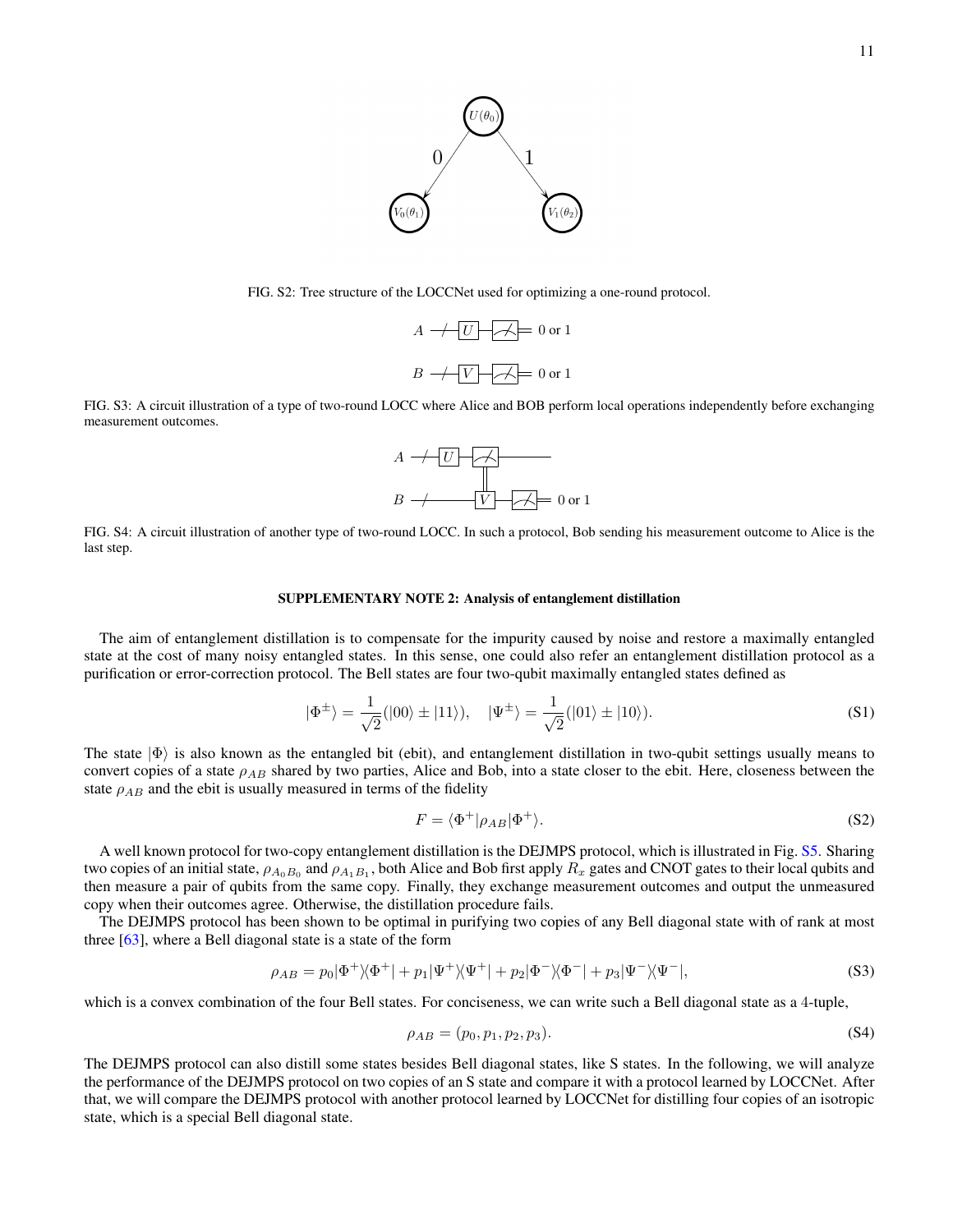

<span id="page-11-0"></span>FIG. S5: The DEJMPS protocol for two-copy entanglement distillation.

S state. The S state is defined as the Bell state with a non-orthogonal product noise,

$$
\rho_{AB}(p) = p|\Phi^+\rangle\langle\Phi^+| + (1-p)|00\rangle\langle00|,\tag{S5}
$$

where  $p \in [0, 1]$ . In the main text, we give expressions of fidelity achieved by the DEJMPS protocol and the protocol learned by LOCCNet for two copies of an S state. Here, we give a detailed derivation of these two expressions.

Proposition S1 *For two copies of an S state with parameter* p*, the DEJMPS protocol outputs a state whose fidelity to the ebit is*

<span id="page-11-1"></span>
$$
F = \frac{(1+p)^2}{2+2p^2}
$$
 (S6)

*with a probability of success*

<span id="page-11-2"></span>
$$
p_{succ} = \frac{1+p^2}{2}.\tag{S7}
$$

**Proof** By its definition in Equation [\(S5\)](#page-11-1), an S state  $\rho$  with parameter p can be written in the matrix form as

$$
\rho = \begin{pmatrix} 1 - \frac{p}{2} & 0 & 0 & \frac{p}{2} \\ 0 & 0 & 0 & 0 \\ 0 & 0 & 0 & 0 \\ \frac{p}{2} & 0 & 0 & \frac{p}{2} \end{pmatrix} .
$$
 (S8)

Applying the circuit in Fig. [S5](#page-11-0) to two copies of such an state, Alice and Bob both get 0 for measurement outcomes with a probability of  $p_{00} = (1+p^2)/4$ . By matrix calculation, we obtain the post-measurement state of the unmeasured copy in this case as

$$
\sigma_{-} = \begin{pmatrix}\n\alpha & -\beta & -\beta & \alpha \\
-\beta & \beta & \beta & -\beta \\
-\beta & \beta & \beta & -\beta \\
\alpha & -\beta & -\beta & \alpha\n\end{pmatrix},
$$
\n(S9)

where  $\alpha = (1+p)^2/(4+4p^2)$  and  $\beta = (1-p)^2/(4+4p^2)$ . The probability that Alice and Bob both get 1 for measurement outcomes is  $p_{11} = (1 + p^2)/4$ , and the post-measurement state in this case is

$$
\sigma_{+} = \begin{pmatrix} \alpha & \beta & \beta & \alpha \\ \beta & \beta & \beta & \beta \\ \beta & \beta & \beta & \beta \\ \alpha & \beta & \beta & \alpha \end{pmatrix} .
$$
 (S10)

According to the definition of fidelity, the fidelity of state  $\sigma_{\pm}$  to the ebit is

$$
F = \text{Tr}(\sigma_{\pm}|\Phi^{+}\rangle\langle\Phi^{+}|) = \frac{(1+p)^{2}}{2+2p^{2}}.
$$
\n
$$
(S11)
$$

The probability of Alice and Bob arriving at state  $\sigma_{\pm}$  is

$$
p_{succ} = p_{00} + p_{11} = \frac{1+p^2}{4} + \frac{1+p^2}{4} = \frac{1+p^2}{2}.
$$
 (S12)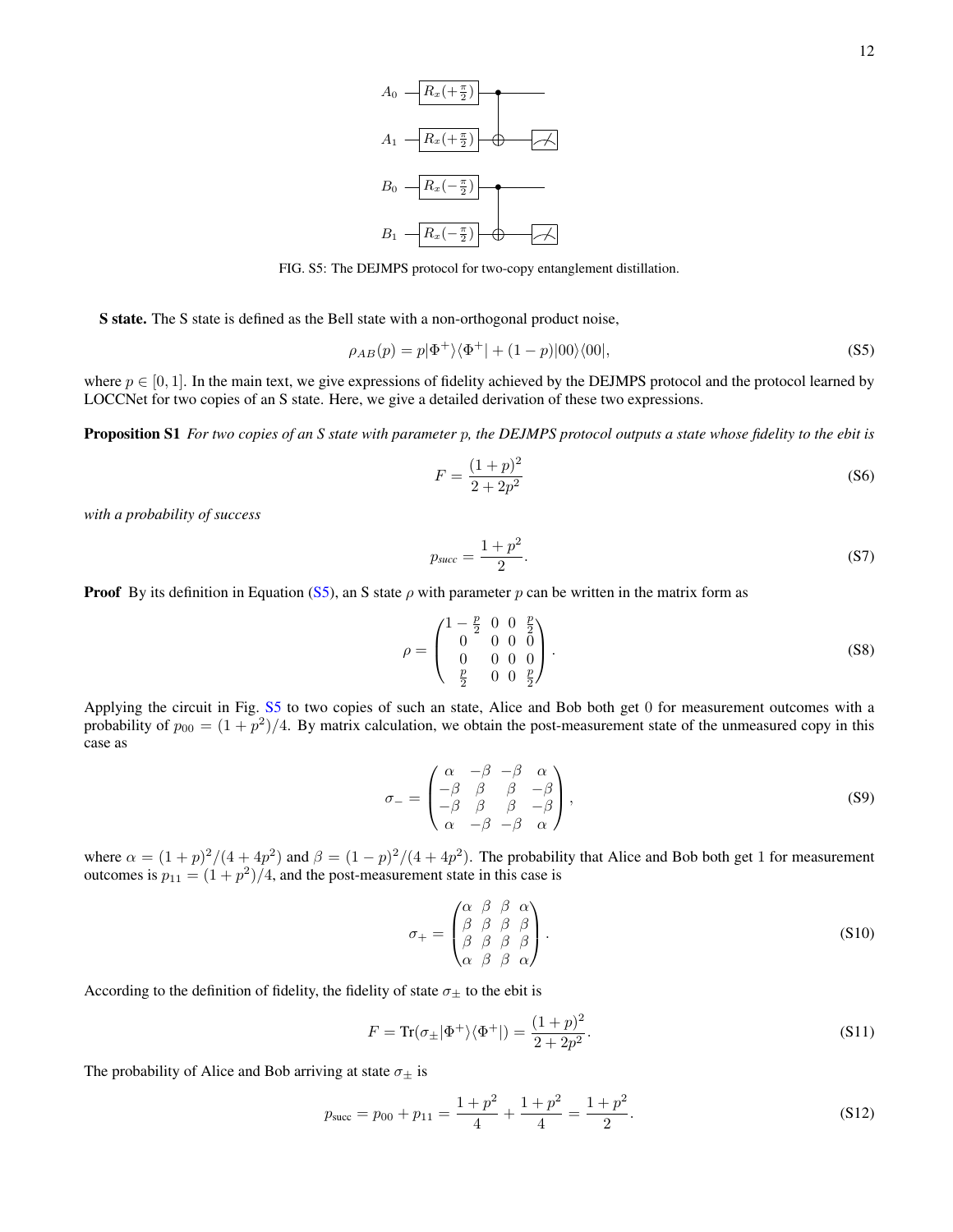$\blacksquare$ 

п

With LOCCNet, we are able to find a new protocol that achieves a higher fidelity than the DEJMPS protocol when distilling two copies of an S state. Indeed, we show in the main text that this protocol is optimal in the sense that it achieves the highest possible fidelity. With some simplification, we obtain a circuit shown in Fig. [S6.](#page-12-0) Below, we offer analysis on the performance of this optimized protocol in Proposition [S2.](#page-12-1)



<span id="page-12-0"></span>FIG. S6: The simplified circuit of a distillation protocol learned by LOCCNet for two copies of some S state,  $\rho_{A_0B_0}$  and  $\rho_{A_1B_1}$ . The rotation angles of both  $R_y$  gates are  $\theta = \arccos(1 - p) + \pi$ , which depends on the parameter p of the S states to be distilled.

<span id="page-12-1"></span>Proposition S2 *For two copies of an S state with parameter* p*, the protocol illustrated in Fig. [S6](#page-12-0) outputs a state whose fidelity to the ebit is*

$$
F = \frac{1 + \sqrt{2p - p^2}}{2}
$$
 (S13)

*with probability*  $p_{succ} = p^2 - \frac{p^3}{2}$  $\frac{p}{2}$  of success.

**Proof** The matrix form of an S state  $\rho$  with parameter p is given in Equation [\(S8\)](#page-11-2). Applying the circuit in Fig. [S6](#page-12-0) to two copies of such an state, Alice and Bob both get 0 for measurement outcomes with a probability of  $p_{00} = p^2 - p^3/2$ . By matrix calculation, we obtain the post-measurement state of the unmeasured copy as

$$
\sigma = \begin{pmatrix} \frac{1}{2} & 0 & 0 & \frac{\sqrt{2p-p^2}}{2} \\ 0 & 0 & 0 & 0 \\ 0 & 0 & 0 & 0 \\ \frac{\sqrt{2p-p^2}}{2} & 0 & 0 & \frac{1}{2} \end{pmatrix}.
$$
 (S14)

Note that the state  $\sigma$  can be written as

$$
\sigma = \begin{pmatrix} \alpha + \beta & 0 & 0 & \alpha - \beta \\ 0 & 0 & 0 & 0 \\ 0 & 0 & 0 & 0 \\ \alpha - \beta & 0 & 0 & \alpha + \beta \end{pmatrix} = \alpha |\Phi^+ \rangle \langle \Phi^+ | + \beta | \Phi^- \rangle \langle \Phi^- |,
$$
 (S15)

where  $\alpha = (1 + \sqrt{2p - p^2})/2$ ,  $\beta = (1 - \sqrt{2p - p^2})/2$ , and  $|\Phi^{-}\rangle = 1/\sqrt{2p - p^2}$  $2(|00\rangle - |11\rangle)$ . By the definition of fidelity, we have

$$
F = \text{Tr}(\sigma|\Phi^+\rangle\langle\Phi^+|) = \text{Tr}((\alpha|\Phi^+\rangle\langle\Phi^+| + \beta|\Phi^-\rangle\langle\Phi^-|)|\Phi^+\rangle\langle\Phi^+|)
$$
(S16)

$$
=\alpha = \frac{1 + \sqrt{2p - p^2}}{2}
$$
 (S17)

since  $\langle \Phi^+|\Phi^+\rangle = 1$  and  $\langle \Phi^-|\Phi^+\rangle = 0$  for  $|\Phi^-\rangle$  is orthogonal to  $|\Phi^+\rangle$ . The probability of Alice and Bob arriving at state  $\sigma$  is

$$
p_{\text{succ}} = p_{00} = p^2 - \frac{p^3}{2}.
$$
 (S18)

Isotropic state. A two-qubit isotropic state is of the form

$$
\rho_{AB} = p|\Phi^+\rangle\langle\Phi^+| + (1-p)\frac{I}{4},\tag{S19}
$$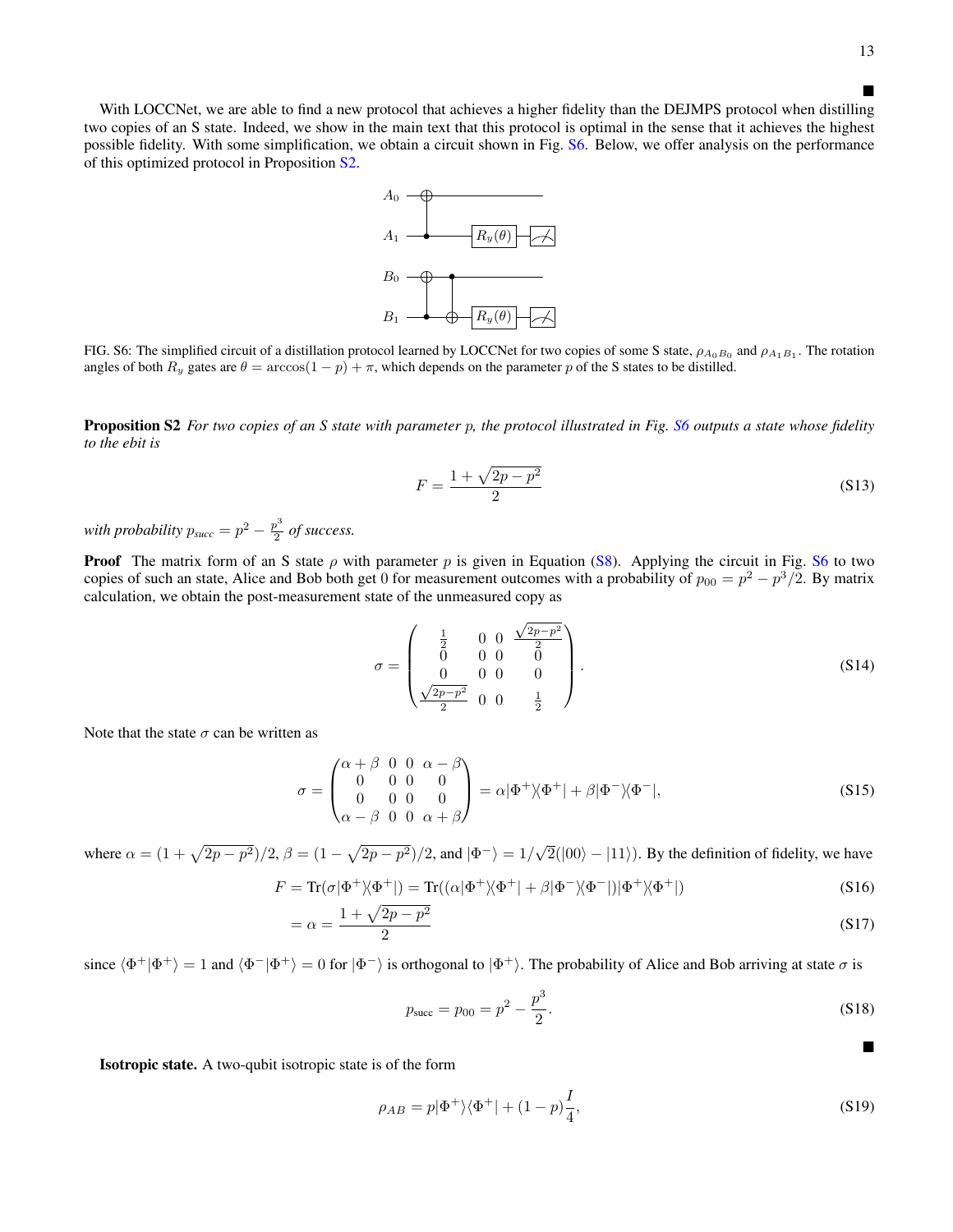$\blacksquare$ 

where  $p \in [0, 1]$ . Alternatively, one can write an isotropic state as a Bell diagonal state

$$
\rho_{AB} = \left(\frac{1+3p}{4}, \frac{1-p}{4}, \frac{1-p}{4}, \frac{1-p}{4}\right). \tag{S20}
$$

*Distillation with the DEJMPS protocol.* The DEJMPS protocol is known to achieve a high fidelity when distilling two copies of an Bell diagonal state, and the resulting state in the event of success is still a Bell diagonal state. Specifically, the DEJMPS protocol's circuit, excluding the measurements, acts on an Bell diagonal state as a permutation of the Bell states' coefficients. For a Bell diagonal state

$$
\rho = p_0 |\Phi^+ \rangle \langle \Phi^+| + p_1 |\Psi^+ \rangle \langle \Psi^+| + p_2 |\Phi^- \rangle \langle \Phi^-| + p_3 |\Psi^- \rangle \langle \Psi^-|,\tag{S21}
$$

the operator  $R_x(\pi/2) \otimes R_x(-\pi/2)$  maps it to another Bell diagonal state

$$
\sigma = p_0 |\Phi^+ \rangle \langle \Phi^+| + p_1 |\Psi^+ \rangle \langle \Psi^+| + p_3 |\Phi^- \rangle \langle \Phi^-| + p_2 |\Psi^- \rangle \langle \Psi^-|.
$$
\n
$$
(S22)
$$

As stated in Eq. [\(S22\)](#page-13-0), a pair of  $R_x(\pm \pi/2)$  gates transforms a Bell diagonal state  $(p_0, p_1, p_2, p_3)$  to another Bell diagonal state  $(p_0, p_1, p_3, p_2)$ . Similarly, a pair of bilateral CNOT gates shown in Fig. [S5](#page-11-0) acts on the tensor product of two Bell diagonal states as a permutation of coefficients. The effect of the bilateral CNOT gates is summarized as a Table in [\[24\]](#page-7-0). Specifically, for a pair of Bell diagonal states  $(a_0, a_1, a_2, a_3)$  and  $(b_0, b_1, b_2, b_3)$ , applying the bilateral CNOT gates on the state

$$
(p_0, p_1, \ldots, p_{14}, p_{15}) = (a_0, a_1, a_2, a_3) \otimes (b_0, b_1, b_2, b_3)
$$
 (S23)

<span id="page-13-0"></span>
$$
\equiv (a_0b_0, a_0b_1, \dots, a_3b_2, a_3b_3) \tag{S24}
$$

results in a state

$$
CNOT(p_0, p_1, \ldots, p_{14}, p_{15}) = (p_0, p_1, p_{10}, p_{11}, p_5, p_4, p_{15}, p_{14}, p_8, p_9, p_2, p_3, p_{13}, p_{12}, p_7, p_6). \tag{S25}
$$

Although the coincidence measurement, referring to Alice and Bob getting identical measurement outcomes, on a Bell diagonal state is not a Bell basis permutation, the post-measurement state is still a Bell diagonal state. To be specific, note that since only 00 and 11 are counted as valid results, Bell states  $|\Psi^{\pm}\rangle\langle\Psi^{\pm}|$  are filtered out and thus a Bell diagonal state  $(p_0, p_1, p_2, p_3)$ collapses to  $(p_0, 0, p_2, 0)$  up to a normalization factor after the coincidence measurement.

The final fidelity and the probability of success achieved by the DEJMPS protocol can be derived by permuting coefficients in the Bell basis, and the results is given in [\[25\]](#page-7-17). For self-consistency, we give a derivation as below.

<span id="page-13-1"></span>**Proposition S3 ([\[25\]](#page-7-17))** *For two copies of a Bell diagonal state* ( $a_0, a_1, a_2, a_3$ )*, the DEJMPS protocol outputs a state whose fidelity to the ebit is*

$$
F = \frac{a_0^2 + a_3^2}{p_{succ}},
$$
 (S26)

*where*  $p_{succ} = a_0^2 + a_3^2 + a_1^2 + a_2^2 + 2a_0a_3 + 2a_1a_2$  *is the probability of success.* 

**Proof** After the first layer of  $R_x$  gates, the input state  $(a_0, a_1, a_2, a_3)^{\otimes 2}$  becomes  $(a_0, a_1, a_3, a_2)^{\otimes 2}$  according to Eq. [\(S22\)](#page-13-0). Then, transformed by the layer of bilateral CNOT gates, the state  $(p_0, p_1, \ldots, p_{14}, p_{15}) = (a_0, a_1, a_3, a_2)^{\otimes 2}$  becomes  $(p_0, p_1, p_{10}, p_{11}, p_5, p_4, p_{15}, p_{14}, p_8, p_9, p_2, p_3, p_{13}, p_{12}, p_7, p_6)$ . The coincidence measurement in the computational basis on the second copy filters out  $|\Psi^{\pm}\rangle\langle\Psi^{\pm}|$  and the remaining state is either  $|00\rangle\langle00|$  or  $|11\rangle\langle11|$ . In either case, the first copy becomes

$$
\sigma = (p_0 + p_{10}, p_5 + p_{15}, p_8 + p_{2}, p_{13} + p_7) \tag{S27}
$$

$$
= (a_0^2 + a_3^2, a_1^2 + a_2^2, a_3a_0 + a_0a_3, a_2a_1 + a_1a_2)
$$
\n(S28)

$$
= (a_0^2 + a_3^2, a_1^2 + a_2^2, 2a_0a_3, 2a_1a_2)
$$
\n(S29)

up to a normalization factor. The sum of all the unnormalized coefficients is the probability of measuring 00 or 11, i.e.,

$$
p_{\text{succ}} = a_0^2 + a_3^2 + a_1^2 + a_2^2 + 2a_0 a_3 + 2a_1 a_2. \tag{S30}
$$

The the normalized output state is  $\sigma/p_{succ}$ , and its fidelity to the ebit, which is the coefficient before  $|\Phi^+\rangle\langle\Phi^+|$ , is

$$
F = \frac{a_0^2 + a_3^2}{p_{\text{succ}}}.
$$
 (S31)

Since the DEJMPS protocol is for distilling two copies of a Bell diagonal state, to distill four copies of an isotropic state, we can follow these steps. First, we divide them into two groups where each group consists of two copies. Then we apply the DEJMPS protocol to both groups independently. In the event of success, we will get two copies of a Bell diagonal state, to which we apply the DEJMPS protocol again.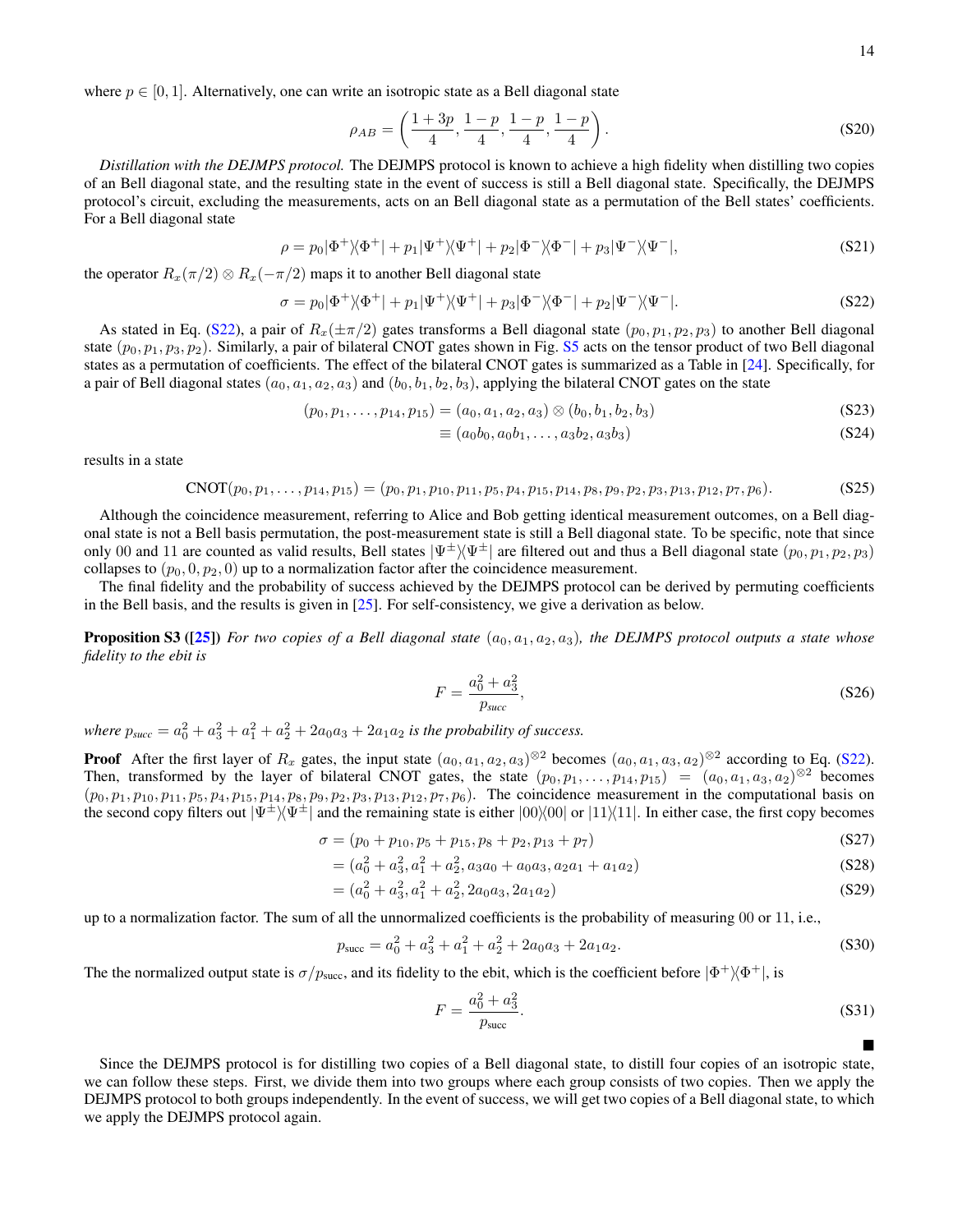**Proposition S4** *For four copies of an isotropic state*  $((1 + 3p)/4, (1 - p)/4, (1 - p)/4, (1 - p)/4)$ *, the generalized DEJMPS protocol given above outputs a state whose fidelity to the ebit is*

$$
F = \frac{1 + 10p^2 + 8p^3 + 13p^4}{4 + 8p^2 + 20p^4}
$$
\n(S32)

with  $p_{succ} = \frac{1}{8} \left( 1 + 2p^2 + 5p^4 \right)$  probability of success.

Proof For two copies of the isotropic state to be distilled, the DEJMPS protocol outputs a state

$$
\rho = \left( \frac{(1+3p)^2 + (1-p)^2}{16p'_{\text{succ}}}, \frac{(1-p)^2 + (1-p)^2}{16p'_{\text{succ}}}, \frac{2(1+3p)(1-p)}{16p'_{\text{succ}}}, \frac{2(1-p)(1-p)}{16p'_{\text{succ}}} \right)
$$
(S33)

$$
= \left(\frac{1+2p+5p^2}{8p'_{\text{succ}}}, \frac{1-2p+p^2}{8p'_{\text{succ}}}, \frac{1+2p-3p^2}{8p'_{\text{succ}}}, \frac{1-2p+p^2}{8p'_{\text{succ}}}\right)
$$
(S34)

up to a normalization factor with a probability of success

$$
p'_{\text{succ}} = \frac{1}{16} \left( (1+3p)^2 + 3(1-p)^2 + 2(1+3p)(1-p) + 2(1-p)^2 \right) = \frac{1+p^2}{2}.
$$
 (S35)

Then, the probability of successful distillation for both groups is  $p'_{succ}$ . In that case, applying the DEJMPS protocol to the resulting two copies of state  $\rho$  gives a state whose fidelity to the ebit is

$$
F = \frac{(1+2p+5p^2)^2 + (1-2p+p^2)^2}{64p_{\text{succ}}^2 p_{\text{succ}}^{\prime\prime}} = \frac{1+10p^2+8p^3+13p^4}{8(1+p^2)^2 p_{\text{succ}}^{\prime\prime}} \tag{S36}
$$

with a probability of success

$$
p_{\text{succ}}'' = \frac{1 + 2p^2 + 5p^4}{2(1 + p^2)^2}.
$$
 (S37)

Substituting  $p''_{\text{succ}}$  into F, we have

$$
F = \frac{1 + 10p^2 + 8p^3 + 13p^4}{4 + 8p^2 + 20p^4}.
$$
 (S38)

The sucess probability of the whole process is

$$
p_{\text{succ}} = p_{\text{succ}}^{'2} p_{\text{succ}}'' = \frac{1}{8} \left( 1 + 2p^2 + 5p^4 \right). \tag{S39}
$$

*The protocol found with LOCCNet.* As we show in the main text, the DEJMPS protocol does not fully exploit the resources encoded in four copies of an isotropic states, and there is a protocol learned by LOCCNet that achieves a higher fidelity.



<span id="page-14-0"></span>FIG. S7: The simplified circuit of a protocol learned by LOCCNet for entanglement distillation with four copies of some isotropic state. This circuit only includes Alice's operation, while Bob's operation is identical to Alice's, except that the rotation angles of Bob's  $R_x$  gates are  $-\pi/2$ .

 $\blacksquare$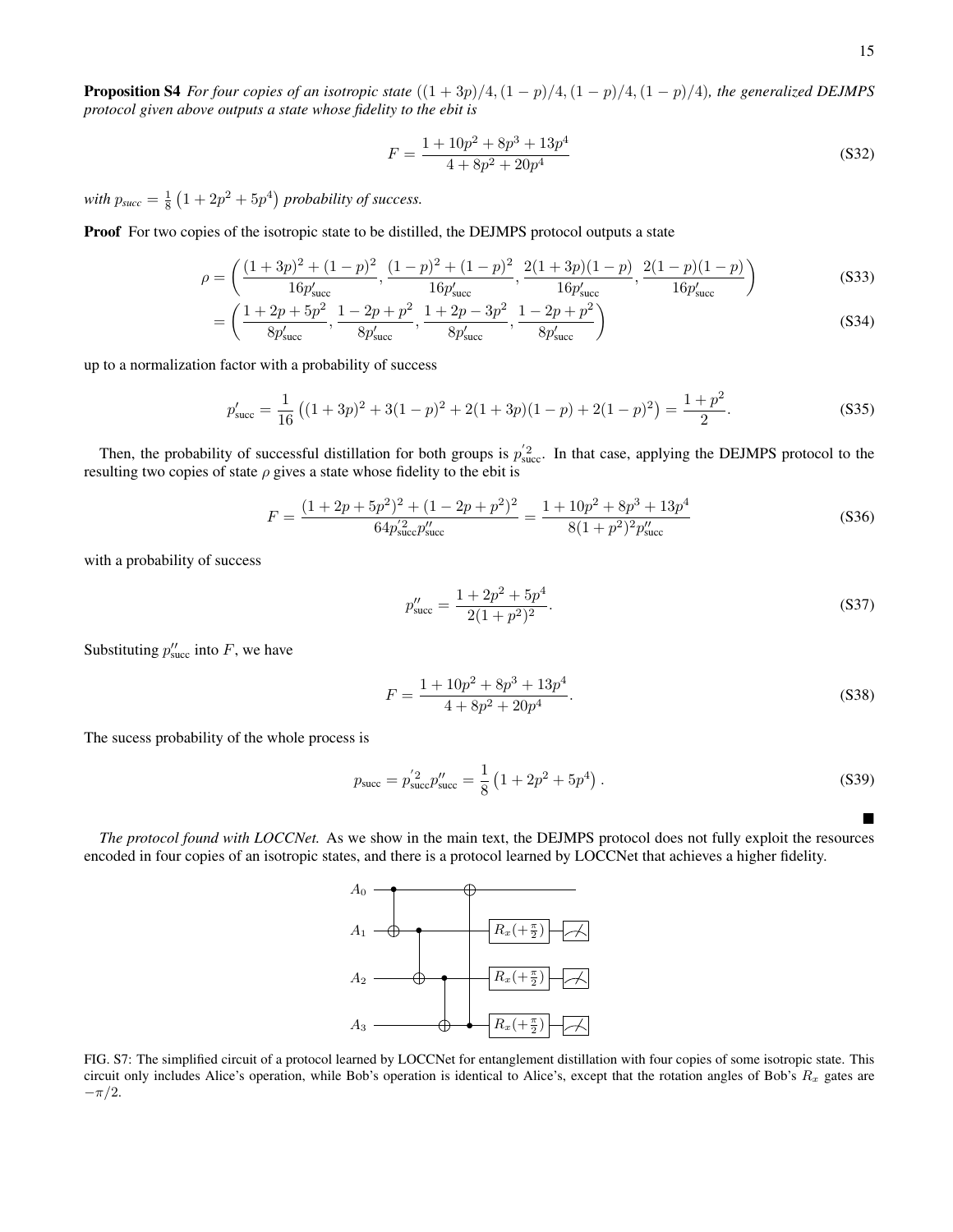$\blacksquare$ 

Proposition S5 *For four copies of an isotropic state* ρ *with parameter* p*, the protocol illustrated in Fig. [S7](#page-14-0) outputs a state whose fidelity to the ebit is*

$$
F = \frac{1 - 2p + 9p^2}{4 - 8p + 12p^2}
$$
 (S40)

*with a probability of success*

$$
p_{succ} = \frac{1 + 4p^3 + 3p^4}{8}.
$$
 (S41)

**Proof** Similar to the DEJMPS protocol, this optimized protocol consists of  $R_y(\pm \pi/2)$  gates, bilateral CNOT gates, and coincidence measurements in the computational basis. Thus, the claimed fidelity and probability of success can be derived by simulating the circuit shown in Fig. [S7](#page-14-0) as permutation on Bell basis. Using similar techniques from the proof of Proposition [S3,](#page-13-1) we obtain the unnormalized state after three coincidence measurements in the event of success, which is

$$
\sigma = \left(\frac{1}{32}(1+p)^2(1-2p+9p^2), \frac{1}{32}(1-p^2)^2, \frac{1}{32}(1-p^2)^2, \frac{1}{32}(1-p^2)^2\right). \tag{S42}
$$

Then, adding up all the coefficients in  $\sigma$ , we obtain the probability of success

$$
p_{succ} = \frac{1}{32}(1+p)^2(1-2p+9p^2) + \frac{3}{32}(1-p^2)^2 = \frac{1+4p^3+3p^4}{8}.
$$
 (S43)

Meanwhile, the normalized  $\sigma$ 's fidelity to the ebit is

$$
F = \frac{1}{32p_{\text{succ}}} (1+p)^2 (1-2p+9p^2) = \frac{1-2p+9p^2}{4-8p+12p^2}.
$$
 (S44)

PPT bound. As the mathematical structure of LOCC is complex and difficult to characterize [\[13\]](#page-6-12), we may consider larger but mathematically more tractable classes of operations. The operations most frequently employed beyond LOCC are the PPT operations, which completely preserve the positivity of the partial transpose [\[65\]](#page-7-21). A bipartite quantum operation  $\Pi_{AB\rightarrow A'B'}$  is called a PPT operation if its Choi-Jamiołkowski matrix  $J_{\Pi} = \sum_{i,j,m,k} |i_A j_B\rangle\langle m_A k_B| \otimes \Pi(|i_A j_B\rangle\langle m_A k_B|)$  is positive under partial transpose across the bipartition of  $AA':BB'$ , where  $\{|i_A\rangle\}$  and  $\{|j_B\rangle\}$  are orthonormal bases on Hilbert spaces A and B, respectively.

The entanglement theory under PPT operations has been extensively studied in the literature (e.g.,  $[66, 70-73, 75]$  $[66, 70-73, 75]$  $[66, 70-73, 75]$  $[66, 70-73, 75]$  $[66, 70-73, 75]$ ) and offers the limitations of LOCC. In particular, the limit of finite-copy entanglement distillation was recently explored in [\[63,](#page-7-20) [68,](#page-7-26) [72\]](#page-8-21). In the following, we compare our results with the PPT bound from [\[63\]](#page-7-20), which gives the fundamental limits on the fidelity of distillation with given success probability. To be specific, the maximal fidelity of distilling D-dimensional Bell state from  $\rho$  with fixed success probability  $\delta$  using PPT operations [\[63\]](#page-7-20) is given by

maximize 
$$
\frac{d_A d_B}{\delta} \text{Tr} \rho_{AB}^T M_{AB}
$$
  
\nsubject to  $M_{AB} \ge 0$ ,  $E_{AB} \ge 0$ ,  
\n $M_{AB} + E_{AB} \le \frac{\mathbb{I}_{AB}}{d_A d_B}$ ,  
\n $M_{AB}^T + E_{AB}^T \le \frac{\mathbb{I}_{AB}}{d_A d_B}$ ,  $d_A d_B \text{Tr} \left[ \rho_{AB}^T (M_{AB} + E_{AB}) \right] = \delta$ ,  
\n $M_{AB}^T + \frac{1}{D+1} E_{AB}^T \ge 0$ ,  $-M_{AB}^{T_B} + \frac{1}{D-1} E_{AB}^{T_B} \ge 0$ , (S45)

where  $d_A$ ,  $d_B$  are the dimensions of systems A and B, respectively. Recall that  $\rho_{AB}$  is the initial input state that Alice and Bob are attempting to distill and in most examples considered here, it will consist of two copies of some two-qubit state.

### SUPPLEMENTARY NOTE 3: Analysis of LOCC state discrimination

To explore the power of LOCCNet in state discrimination, we focus on the optimal success probability of discriminating noiseless and noisy Bell states via LOCC. In the following, we present the LOCC protocol from [\[31\]](#page-7-23) for discriminating two Bells states. After that, we show how to distinguish one Bell state from one noisy Bell state using the protocol learned via LOCCNet and compare it with the protocol of the noiseless case.

**Noiseless case.** Consider two Bell states,  $|\Phi^+\rangle$  and  $|\Phi^-\rangle$ . Since these two states are pure and orthogonal to each other, there exist an LOCC protocol that can perfectly distinguish between them [\[31\]](#page-7-23). Here, we give a specific discrimination protocol for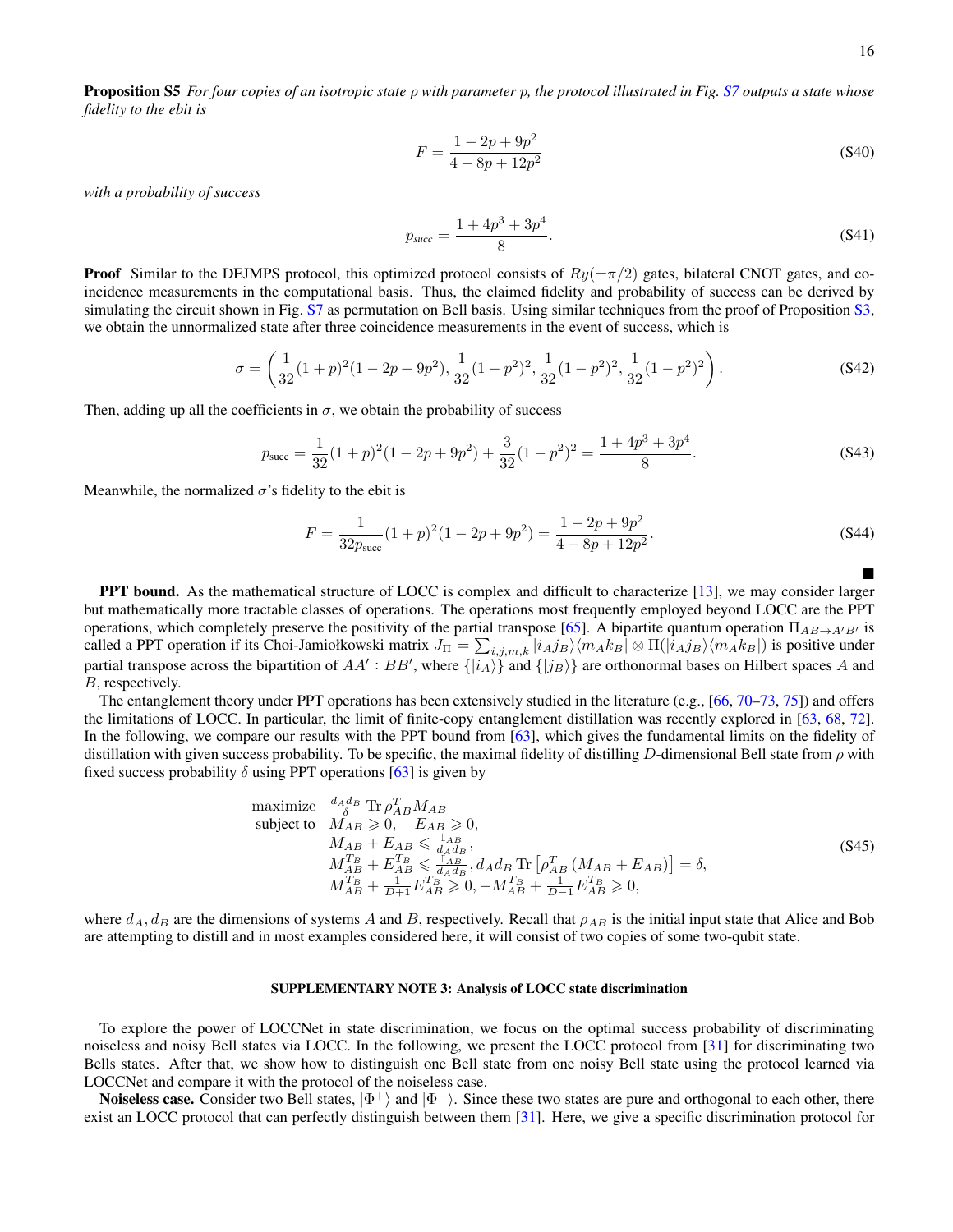these two Bell states. Suppose Alice and Bob share a two-qubit state  $\rho_{AB}$ , which could be either  $|\Phi^+\rangle\langle\Phi^+|$  or  $|\Phi^-\rangle\langle\Phi^-|$ . To find out which state it is through LOCC, they can follow the steps below. First, Alice applies a  $R_y(\pi/2)$  gate on her qubit followed by a measurement. Then, Alice tell Bob her measurement outcome through classical communication. Receiving the measurement outcome from Alice, Bob applies on his qubit a  $R_y$  gate with the rotation angle θ being  $\pi/2$  or  $-\pi/2$ , corresponding to the case where the communicated measurement outcome is 0 or 1, respectively. Finally, Bob measures his qubit. If he gets 0, then he can be sure that the state  $\rho_{AB}$  is  $|\Phi^+\rangle\langle\Phi^+|$ . Otherwise,  $\rho_{AB} = |\Phi^-\rangle\langle\Phi^-|$ . The whole process is also illustrated with a circuit shown in Fig. [S8,](#page-16-0) which can perfectly discriminate  $|\Phi^+\rangle$  and  $|\Phi^-\rangle$ .



<span id="page-16-0"></span>FIG. S8: The LOCC protocol distinguishing between the pair of noiseless Bell states  $|\Phi^+\rangle$  and  $|\Phi^-\rangle$ . The rotation angle  $\theta$  of Bob's  $R_y$  gate is either  $\pi/2$  or  $-\pi/2$ , depending on Alice's measurement outcome.

Noisy case. Quantum noises unavoidably may occur in quantum information processing. One common noise of theoretical and experimental interest is the amplitude damping channel [\[86\]](#page-8-10), which is one of the realistic sources of noise in superconducting quantum processor [\[95\]](#page-8-18). To be specific, an amplitude damping (AD) channel A with noise parameter  $\gamma$  such that  $\mathcal{A}(\rho)$  =  $E_0 \rho E_0^{\dagger} + E_1 \rho E_1^{\dagger}$  with  $E_0 = |0\rangle\langle 0| + \sqrt{1-\gamma}|1\rangle\langle 1|$  and  $E_1 = \sqrt{\gamma}|0\rangle\langle 1|$ . If  $|\Phi^-\rangle$  is affected by the amplitude damping noise on each qubit, then the resulting state is  $A \otimes A(|\Phi^-\rangle\langle\Phi^-|)$ . The goal is now to distinguish between  $\Phi_0 \equiv |\Phi^+\rangle\langle\Phi^+|$  and  $\Phi_1 \equiv \mathcal{A} \otimes \mathcal{A}(|\Phi^-\rangle\langle\Phi^-|).$ 

*PPT bound.* The distinguishability of quantum states under PPT (positive partial transpose) POVMs was introduced in [\[85\]](#page-8-9) to better understand the fundamental limits of the local distinguishability of quantum states. To be specific, the PPT POVM used for distinguishing a set of n orthogonal quantum states  $\{\rho_1, \ldots, \rho_n\}$  can be defined as an n-tuple of operators,  $(M_k)_{k=1,\ldots,n}$ , where  $M_k$  is PPT for  $k = 1, ..., n$  and  $\sum_{k=1}^{n} M_k = I_{AB}$ . The set of PPT POVMs enjoys a more tractable mathematical structure than the LOCC POVMs due to the SDP characterization of PPT condition.

The optimal success probability of discriminating a collection of quantum states  $\{\rho_1, \dots, \rho_K\}$  using PPT POVMs is given by

$$
p_s(\rho_1, \dots, \rho_K) = \max \frac{1}{K} \text{Tr} \sum_{j=1}^K \rho_j
$$
  
s.t. 
$$
\sum_{j=1}^K M_j = I, 0 \le M_j \le I, \forall j = 1, 2, \dots, K,
$$
  

$$
M_j^{T_B} \ge 0, \forall j = 1, 2, \dots, K.
$$
 (S46)

where we assume that each state in this collection has a equal probability of appearance. As LOCC POVMs is a proper subset of PPT POVMs, the above SDP gives the upper bound to the optimal success probability of discriminating a collection of quantum states.

*Optimized LOCC protocol.* While the PPT bound serves as an upper bound to the success probability of LOCC discrimination, an optimal LOCC protocol may not necessarily reach the bound. Here, we present an LOCC protocol optimized by LOCCNet that achieves a success probability close to the PPT bound.

The only difference between this optimized protocol and the protocol for noiseless discrimination is that the rotation angle  $\theta$ of Bob's  $R_y$  gate is not fixed in the noisy case, as shown in Fig. [S9.](#page-17-0) Specifically, for Alice's measurement outcome being 0,

$$
\theta = \pi - \arctan\left(\frac{2-\gamma}{\gamma}\right),\tag{S47}
$$

where  $\gamma$  is the noise parameter of the AD channel A that  $|\Phi^-\rangle\langle\Phi^-|$  goes through. For Alice's measurement outcome being 1,

$$
\theta = -\pi + \arctan\left(\frac{2-\gamma}{\gamma}\right). \tag{S48}
$$

**Proposition S6** For states  $\Phi_0 = |\Phi^+\rangle\langle\Phi^+|$  and  $\Phi_1 = \mathcal{A}\otimes\mathcal{A}(|\Phi^-\rangle\langle\Phi^-|)$ , the optimized protocol illustrated in Fig. [S9](#page-17-0) discrimi*nates between them with an average probability of*

$$
p_{succ} = \frac{1}{2} + \frac{\sqrt{2 - 2\gamma + \gamma^2}}{2\sqrt{2}}.
$$
\n(S49)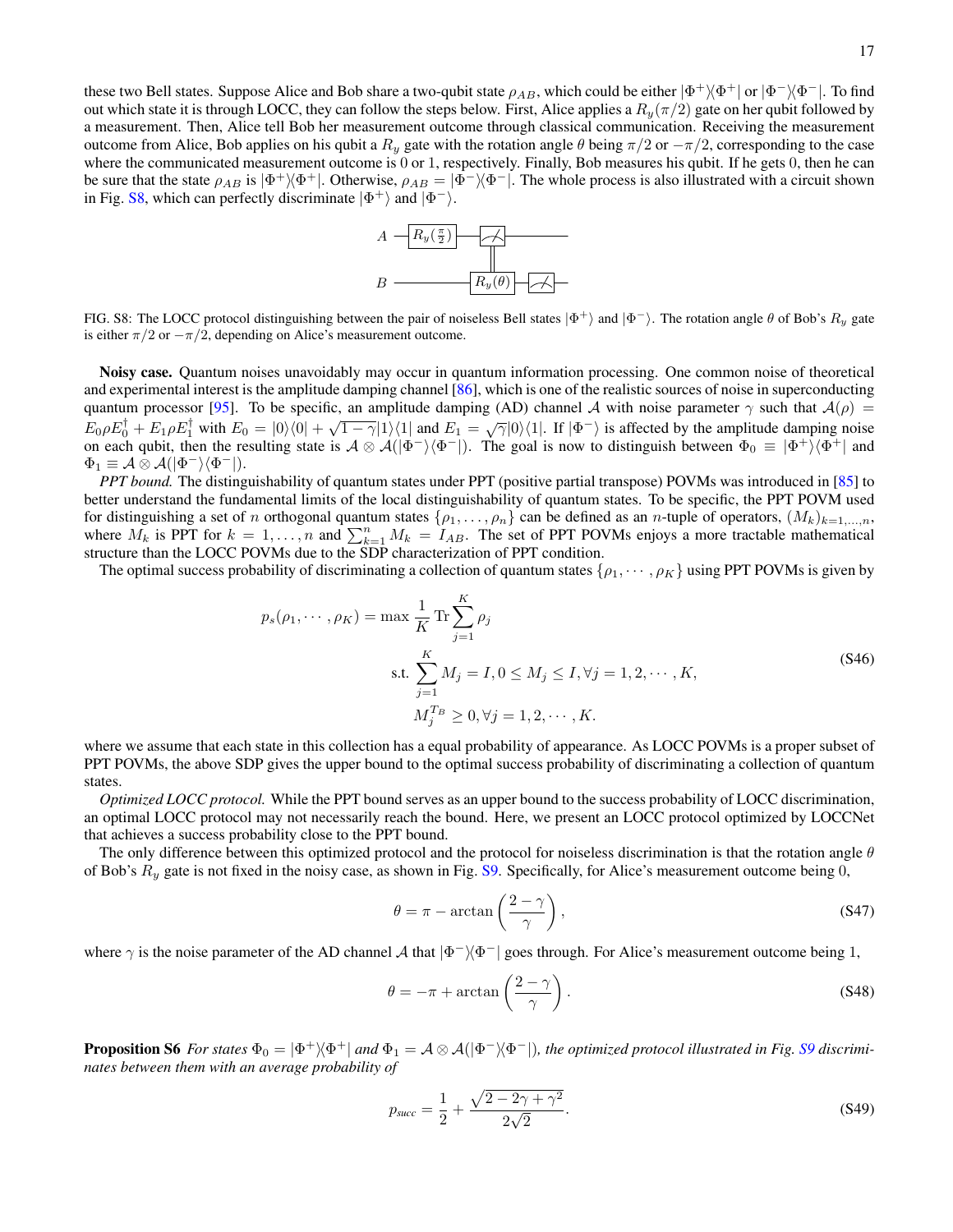

<span id="page-17-0"></span>FIG. S9: The optimized LOCC protocol for distinguishing between states  $\Phi_0$  and  $\Phi_1$ . Depending on Alice's measurement outcome, the rotation angle θ of Bob's  $R_y$  gate is either  $\pi - \arctan(\alpha)$  or  $\arctan(\alpha) - \pi$ , where  $\alpha = (2 - \gamma)/\gamma$  and  $\gamma$  is the noise parameter of the AD channel.

# Proof We consider this protocol in two cases.

*Case 1. The input state is*  $\Phi_0 = |\Phi^+\rangle\langle\Phi^+|$ . For this case, after Alice applies  $R_y(\pi/2)$  to her qubit, state  $|\Phi^+\rangle$  becomes

$$
R_y\left(\frac{\pi}{2}\right) \otimes I|\Phi^+\rangle = \frac{1}{2}|0\rangle \otimes (|0\rangle - |1\rangle) + \frac{1}{2}|1\rangle \otimes (|0\rangle + |1\rangle). \tag{S50}
$$

Measuring the first qubit of this state, Alice has  $50\%$  chance of getting 0 with the normalized post-measurement state being  $|\psi_0\rangle = 1/\sqrt{2}|0\rangle \otimes (|0\rangle - |1\rangle)$  and 50% chance of getting 1 with state  $|\psi_1\rangle = 1/\sqrt{2}|1\rangle \otimes (|0\rangle + |1\rangle)$ . The resulting states of the second qubit after Bob's operation are given below, where  $\theta_0 = \pi - \arctan((2 - \gamma)/\gamma)$  and  $\theta_1 = -\pi + \arctan((2 - \gamma)/\gamma)$ .

$$
R_y(\theta_0) \frac{1}{\sqrt{2}}(|0\rangle - |1\rangle) = \frac{1}{\sqrt{2}} \left( \left( \cos \frac{\theta_0}{2} + \sin \frac{\theta_0}{2} \right) |0\rangle - \left( \cos \frac{\theta_0}{2} - \sin \frac{\theta_0}{2} \right) |1\rangle \right);
$$
 (S51)

$$
R_y(\theta_1)\frac{1}{\sqrt{2}}(|0\rangle+|1\rangle) = \frac{1}{\sqrt{2}}\left(\left(\cos\frac{\theta_1}{2}-\sin\frac{\theta_1}{2}\right)|0\rangle+\left(\cos\frac{\theta_1}{2}+\sin\frac{\theta_1}{2}\right)|1\rangle\right).
$$
 (S52)

Then, the probability of Bob's measurement outcome being 0 given  $\Phi_0$  as the input state is

$$
P(0|\Phi_0) = \frac{1}{2} \left| \frac{1}{\sqrt{2}} \left( \cos \frac{\theta_0}{2} + \sin \frac{\theta_0}{2} \right) \right|^2 + \frac{1}{2} \left| \frac{1}{\sqrt{2}} \left( \cos \frac{\theta_1}{2} - \sin \frac{\theta_1}{2} \right) \right|^2 = \frac{1}{2} + \frac{\sin \theta_0 - \sin \theta_1}{4}.
$$
 (S53)

Since  $\theta_1 = -\theta_0$ , we have  $\sin \theta_1 = -\sin \theta_0$  and

$$
P(0|\Phi_0) = \frac{1}{2} + \frac{\sin \theta_0 + \sin \theta_0}{4} = \frac{1 + \sin \theta_0}{2}.
$$
 (S54)

Let  $\alpha \equiv (2 - \gamma)/\gamma$ . Then,  $\theta_0 = \pi - \arctan \alpha$  and

$$
P(0|\Phi_0) = \frac{1 + \sin(\pi - \arctan \alpha)}{2} = \frac{1 + \sin(\arctan \alpha)}{2} = \frac{1}{2} + \frac{\alpha}{2\sqrt{1 + \alpha^2}}.
$$
 (S55)

*Case 2. The input state is*  $\Phi_1 = A \otimes A(|\Phi^-\rangle\langle\Phi^-|)$ . If the noise parameter of the AD channel A is  $\gamma$ , then the input state in matrix form is

$$
\Phi_0 = \frac{1}{2} \begin{pmatrix} 1+\gamma^2 & 0 & 0 & \gamma - 1 \\ 0 & \gamma - \gamma^2 & 0 & 0 \\ 0 & 0 & \gamma - \gamma^2 & 0 \\ \gamma - 1 & 0 & 0 & (1-\gamma)^2 \end{pmatrix} .
$$
 (S56)

After Alice applies  $R_y(\pi/2)$  to her qubit, the input state becomes

$$
R_y\left(\frac{\pi}{2}\right)\otimes I\Phi_0 R_y^{\dagger}\left(\frac{\pi}{2}\right)\otimes I = \frac{1}{4}\begin{pmatrix} 1+\gamma & 1-\gamma & 1-\gamma+2\gamma^2 & \gamma-1\\ 1-\gamma & 1-\gamma & 1-\gamma & 1-\gamma & -1+3\gamma-2\gamma^2\\ 1-\gamma+2\gamma^2 & 1-\gamma & 1+\gamma & \gamma-1\\ \gamma-1 & -1+3\gamma-2\gamma^2 & \gamma-1 & 1-\gamma \end{pmatrix}.
$$
 (S57)

From this state, we can see that when Alice measures her qubit, she has 50% chance of getting 0 with this state collapsing to

$$
\rho_0 = |0\rangle\langle 0| \otimes \frac{1}{2} \begin{pmatrix} 1+\gamma & 1-\gamma \\ 1-\gamma & 1-\gamma \end{pmatrix}.
$$
 (S58)

If Alice gets 1 instead, this state collapses to

$$
\rho_1 = |1\rangle\langle 1| \otimes \frac{1}{2} \begin{pmatrix} 1+\gamma & \gamma-1 \\ \gamma-1 & 1-\gamma \end{pmatrix}.
$$
 (S59)